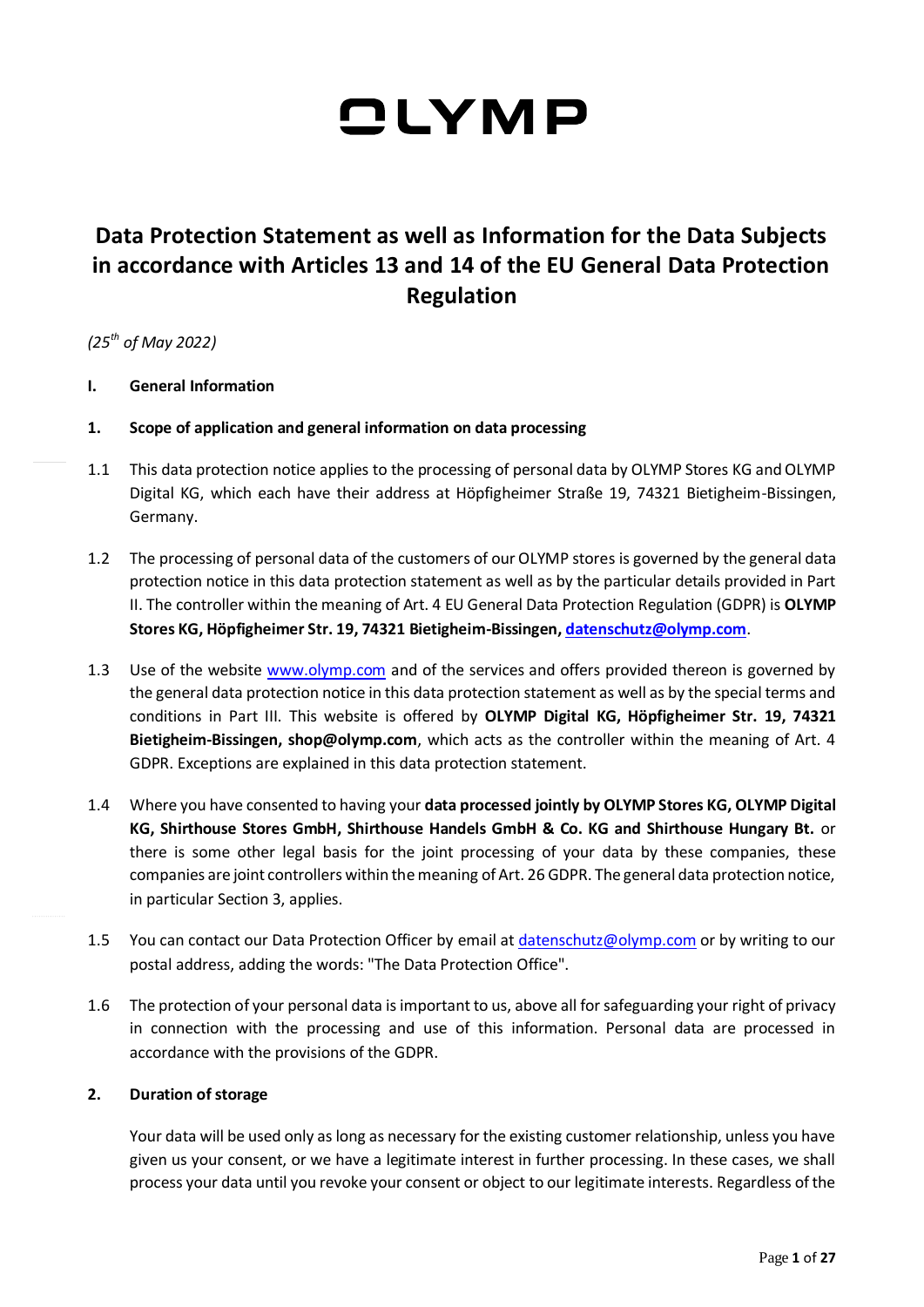foregoing, we shall, in certain circumstances, be obliged under provisions of commercial and fiscal law to store your address details, payment details and order details for a period of ten years.

### **3. OLYMP Stores KG, OLYMP Digital KG, Shirthouse Stores GmbH, Shirthouse Handels GmbH & Co. KG and Shirthouse Hungary Bt. as joint controllers**

3.1 For the cases described in subsections 3.2 to 3.4, in which the companies belonging to the OLYMP Group which operate our retail shops (OLYMP Stores KG in Germany, Shirthouse Stores GmbH in the Netherlands and Italy, Shirthouse Handels GmbH & Co. KG in Austria and Shirthouse Hungary Bt. in Hungary) and OLYMP Digital KG, which operates our online shop OLYMP.COM, are joint controllers for the data processing, an agreement under Art. 26 (1), sentence 2 GDPR has been concluded. This agreement essentially provides as follows:

**OLYMP Stores KG, OLYMP Digital KG, Shirthouse Stores GmbH, Shirthouse Handels GmbH & Co. KG and Shirthouse Hungary Bt. closely collaborate in the course of the processing of customer data. This also concerns the processing of your personal data. The Parties have jointly defined the purposes and means of this processing. Therefore, they are, under Art. 26 GDPR, jointly responsible for the protection of your personal data as regards storage, organisation and use.** 

**In this respect, one of the Parties will collect the data and store the data in the joint customer data pool for further use. The Parties will use the data only within the scope permissible by law for handling contracts, taking steps prior to entering into a contract, for marketing purposes and/or for analysing and improving their services offered.**

**As part of their joint responsibility under data protection law, OLYMP Stores KG, OLYMP Digital KG, Shirthouse Stores GmbH, Shirthouse Handels GmbH & Co. KG and Shirthouse Hungary Bt. have agreed upon which of them will comply with which duties under the GDPR. In particular, this concerns exercise of the data subjects' rights and compliance with the duties to inform under Articles 13 and 14 GDPR.**

**OLYMP Stores KG, OLYMP Digital KG, Shirthouse Stores GmbH, Shirthouse Handels GmbH & Co. KG and Shirthouse Hungary Bt.shall make available to you, as the data subject, the information required pursuant to Articles 13 and 14 of the GDPR in a precise, transparent, comprehensible and easily accessible form in clear and simple language free of charge. Essentially, the information will be made available by means of this data protection statement. The Parties will, without delay, mutually inform each other of legal positions asserted by data subjects. They will make available to each other all information necessary for answering any requests for information. Data privacy rights may be asserted in relation to both Parties. The Parties have agreed that you, as the data subject, will receive the information from the body where the rights were asserted.**

### 3.2 OLYMP INSIDER

Where you have registered for OLYMP INSIDER, we shall use your data in accordance with the following consent (Art. 6 (1) a) GDPR):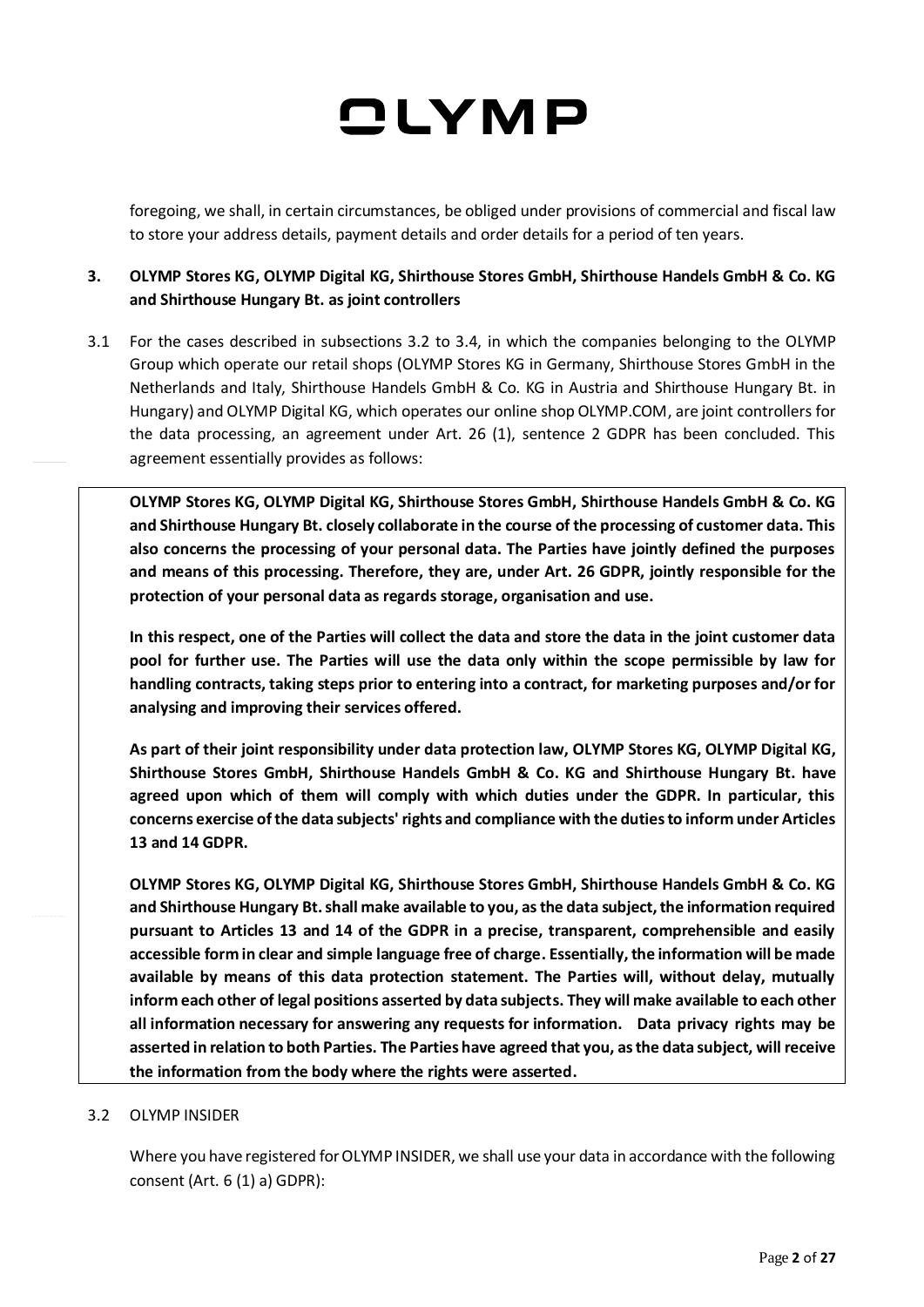**I hereby agree that the data provided by me will be processed by OLYMP Stores KG, OLYMP Digital KG, Shirthouse Stores GmbH, Shirthouse Handels GmbH & Co. KG and Shirthouse Hungary Bt. (hereinafter jointly "OLYMP") for marketing, information and market research purposes.**

**For carrying out certain services, my data will be passed on to commissioned companies in the course of the rendering of the services. I can gather from OLYMP's data protection statement detailed information on data protection and the safeguarding of the data subjects' rights in accordance with Art. 13 GDPR. The data protection statement is on display in printed form at the OLYMP store and can also be viewed at www.olymp.com/datenschutz.**

**By marking these fields with a cross, I agree to receiving by**

**email telephone SMS**

**information on products, exclusive offers and campaigns, current trends and styles, invitations to participate in customer surveys and product ratings, as well as news concerning OLYMP.**

**Furthermore, I agree to receiving by post information on products, exclusive offers and campaigns, current trends and styles, invitations to participate in customer surveys and product ratings, as well as news concerning OLYMP.**

**I hereby consent to processing for the aforementioned purposes by OLYMP. I consent that OLYMP open and click rates will be analysed in the case of email marketing and be evaluated for needsbased marketing. I may revoke my consent at any time, also partially, with effect for the future. I can submit a revocation request by post to OLYMP, reference: Datenschutzbeauftragter(Data Protection Officer), Höpfigheimer Straße 19, 74321 Bietigheim-Bissingen, Germany, or by email to datenschutz@olymp.com.**

The following mandatory details will be included: your title, surname, email address and confirmation that you have taken note of the data protection notice. The provision of any other data separately marked is voluntary, and such data provided will be used for addressing you personally. Subject to your consent, the data provided by you will be stored by us for marketing purposes (the legal basis being Art. 6 (1), sentence 1, a) GDPR). If you wish to be contacted by us for this purpose, please choose the respective desired form of contact. We shall contact you by post and - depending upon your selection - also by email, telephone or SMS. If you do not wish to be contacted by post, please cross out the sentence: "*Furthermore, I agree to receiving by post information on products, exclusive offers and campaigns, current trends and styles, invitations to participate in customer surveys and product ratings, as well as news concerning OLYMP*". We shall then not send you any advertising by post. You may also state that you do not wish to be contacted in any form at all. In this case, you will nevertheless be able to take advantage of the benefits of OLYMP INSIDER at the OLYMP stores, e.g. the possibility of exchanging without a receipt or of depositing your personal fit and collar size.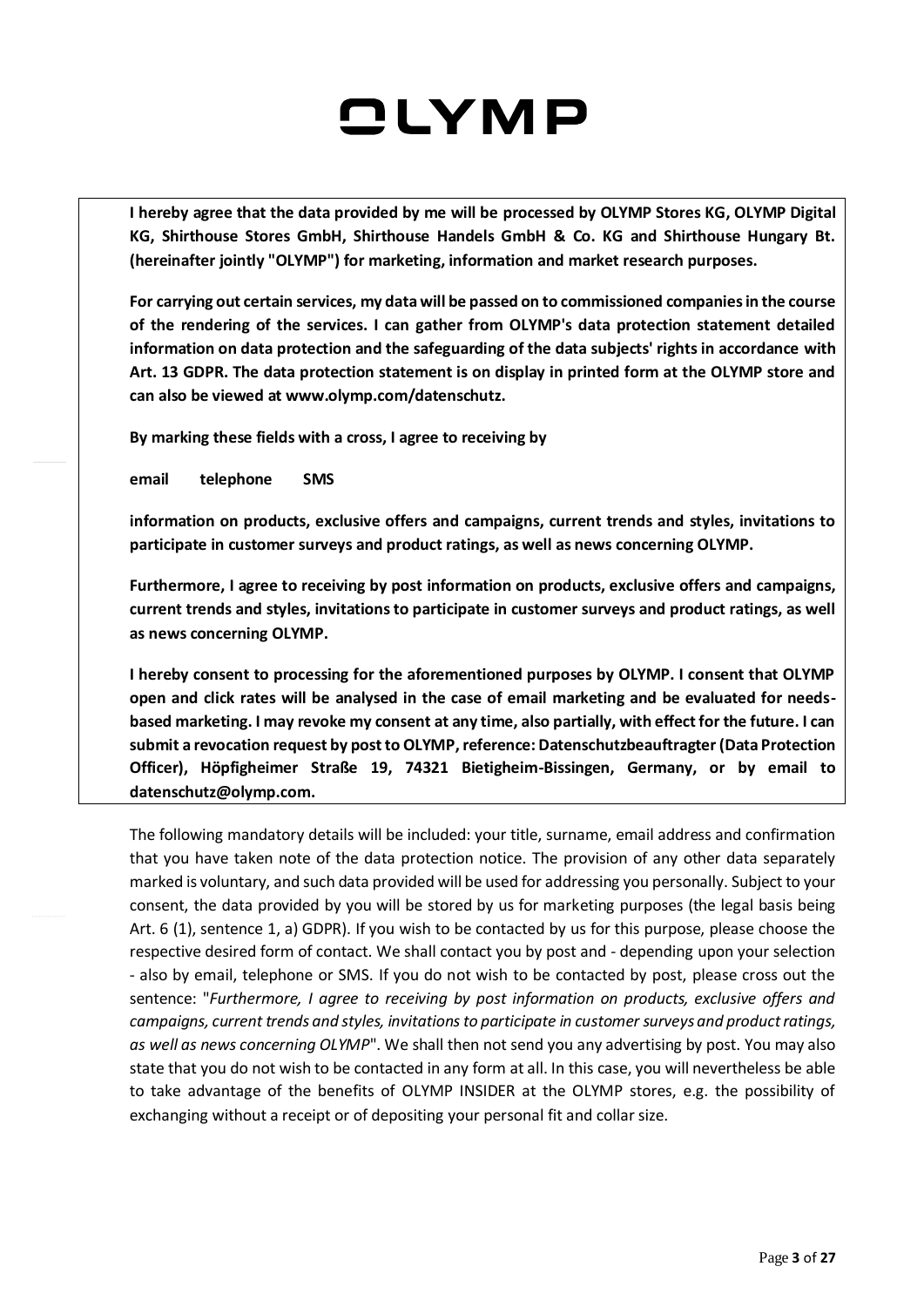You can revoke your consent at any time by post to OLYMP, reference: Datenschutzbeauftragter (Data Protection Officer), Höpfigheimer Straße 19, 74321 Bietigheim-Bissingen, Germany, or by email to [datenschutz@olymp.com.](mailto:datenschutz@olymp.com)

In the context of OLYMP INSIDER, please note that, when we send the newsletter, we shall evaluate your user behaviour on the basis of your consent (the legal basis being Art. 6 (1), sentence 1, a) GDPR). For this evaluation, the emails sent will contain so-called web beacons or tracking pixels; these are onepixel image files stored on our website. For these evaluations, we shall link the data referred to in Part III., subsection 2.1, and the web beacons to your email address. With the data gained in this way, we shall create a user profile in order to tailor the newsletter to your individual interests. This will allow us to record when you read our newsletter and what links you click on in the newsletter and to deduce your personal interests from this. We shall link these data to your customer data. You can object to this tracking at any time for the future by sending your objection to us at [shop@olymp.com.](mailto:shop@olymp.com)

For sending emails, we use the customer relationship management module "Salesforce Marketing Cloud" from Salesforce.com Inc., The Landmark@One Market Street, Suite 300, San Francisco, California, CA 94105, USA. Salesforce Marketing Cloud is an administrative service for user databases. The data are processed in the USA. The appropriate safeguards for data transfer to a third country are provided by mandatory internal data protection regulations and the standard data protection clauses; further information can be found at [https://www.salesforce.com/content/dam/web/en\\_us/www/documents/legal/Agreements/data](https://www.salesforce.com/content/dam/web/en_us/www/documents/legal/Agreements/data-processing-addendum.pdf)[processing-addendum.pdf.](https://www.salesforce.com/content/dam/web/en_us/www/documents/legal/Agreements/data-processing-addendum.pdf) The legal basis for use of the Salesforce Marketing Cloud is Art. 6 (1), sentence 1, f) GDPR. Further information on the Salesforce Marketing Cloud and on the data processed can be found at [https://www.salesforce.com/de/company/privacy/.](https://www.salesforce.com/de/company/privacy/)

#### 3.3 Newsletter

If you register for the newsletter outside of the OLYMP INSIDER programme, in particular via our website [www.olymp.com,](http://www.olymp.com/) this will be based on the following consent:

**I hereby agree that the data provided by me will be processed by OLYMP Stores KG, OLYMP Digital KG, Shirthouse Stores GmbH, Shirthouse Handels GmbH & Co. KG and Shirthouse Hungary Bt. (hereinafter jointly "OLYMP") for marketing, information and market research purposes by email.** 

**By subscribing to the newsletter, I agree to receiving by email information on products, exclusive offers and campaigns, current trends and styles, invitations to participate in customer surveys and product ratings, as well as news concerning OLYMP. I consent that OLYMP open and click rates as well as my buying behaviour will be analysed and be evaluated for needs-based marketing.**

**For carrying out certain services, my data will be passed on to commissioned companies in the course of the rendering of the services. I can gather from OLYMP's data protection statement detailed information on data protection and the safeguarding of the data subjects' rights in accordance with Art. 13 GDPR. I may revoke my consent at any time, also partially, with effect for the future. I can submit a revocation request by post to OLYMP, reference: Datenschutzbeauftragter (Data Protection**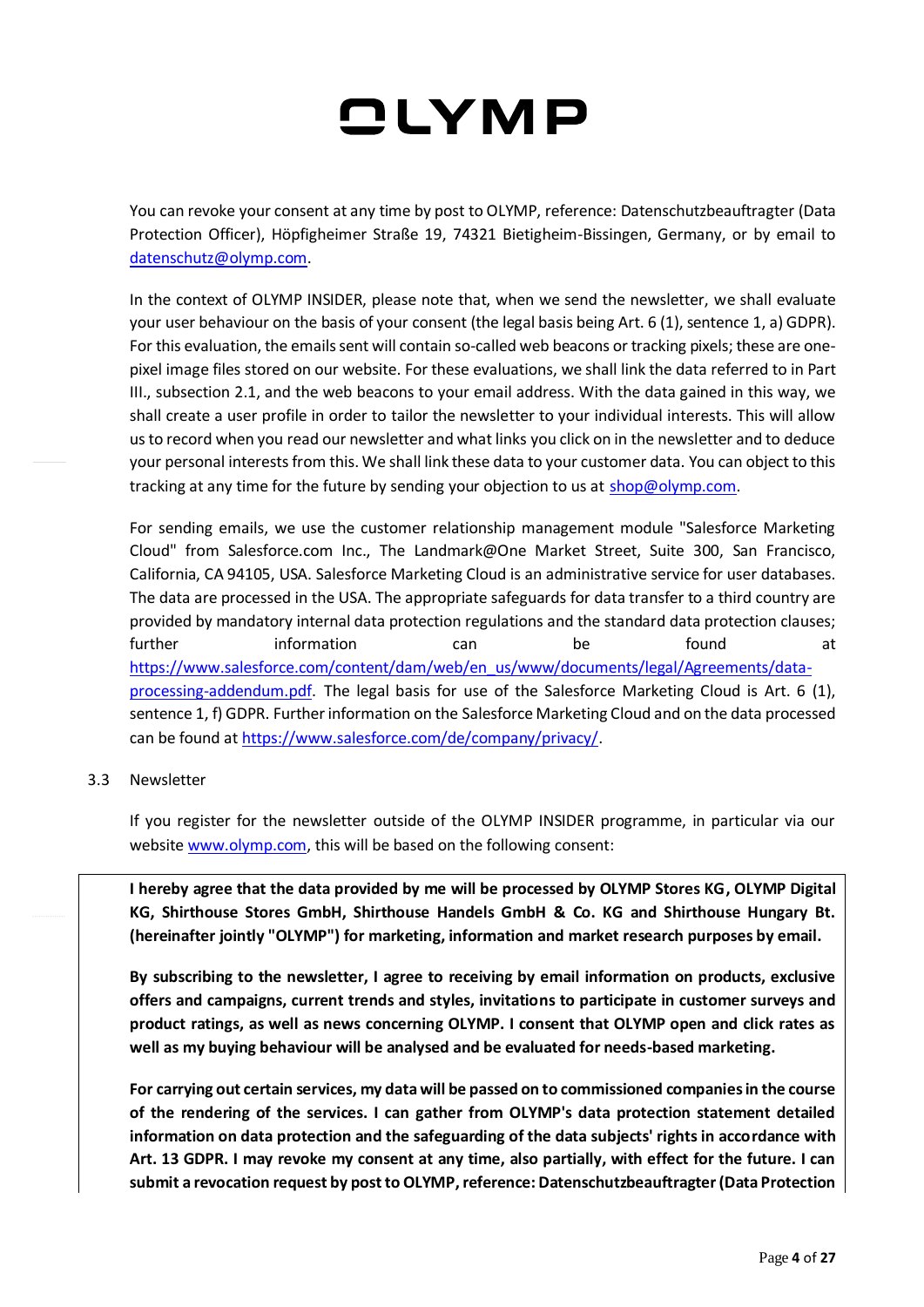**Officer), Höpfigheimer Straße 19, 74321 Bietigheim-Bissingen, Germany, or by email to datenschutz@olymp.com.**

We need your email address for our newsletter. You can voluntarily state your title, your name, your date of birth and the OLYMP store near you. These data will be used for communication with you in the context of our newsletter offered. If you additionally receive advertising from us via other communication channels (e.g. by post), the data collected for the newsletter may also be used for sending you advertising more in line with your interests. Additionally, the data collected for the newsletter may be evaluated by us in combination with other data that we hold. By subscribing to the newsletter, you agree that we shall store the aforementioned data for sending the newsletter until you unsubscribe from our newsletter. The legal basis for the processing is the consent granted by you in the context of the double opt-in procedure. The goods and services advertised will be listed in the declaration of consent. The data will not be used beyond this. By unsubscribing, you can revoke your consent at any time with effect for the future. You can exercise your right of revocation in the newsletter itself or by email to [datenschutz@olymp.com.](mailto:datenschutz@olymp.com)

We use the so-called double opt-in procedure for registering for our newsletter. This means that, following your registration, we shall send you an email to the email address given, asking you to confirm that you wish to receive the newsletter. If you do not confirm your registration within 24 hours, the information you provided will be blocked and be automatically erased after one month. Moreover, we shall store your respective IP addresses used and the times of registration and confirmation. The purpose of the procedure is to enable your registration to be proven and, where applicable, any possible misuse of your personal data to be cleared up.

Only your email address is mandatory for sending the newsletter. The provision of any other data separately marked is voluntary, and such data provided will be used for addressing you personally. Following your confirmation, the data you provided will be stored by us for the purpose of sending the newsletter (the legal basis being Art. 6 (1), sentence 1, a) GDPR).

Please note that, when we send the newsletter, we shall evaluate your user behaviour on the basis of your consent (the legal basis being Art. 6 (1) a) GDPR). For this evaluation, the emails sent will contain so-called web beacons or tracking pixels; these are one-pixel image files stored on our website. For these evaluations, we shall link the data referred to in Part III., subsection 2.1, and the web beacons to your email address. With the data gained in this way, we shall create a user profile in order to tailor the newsletter to your individual interests. This will allow us to record when you read our newsletter and what links you click on in the newsletter and to deduce your personal interests from this. We shall link these data to your customer data.

You can object to this tracking at any time for the future by sending your objection to us at [shop@olymp.com.](mailto:shop@olymp.com)

For sending emails, we use the customer relationship management module "Salesforce Marketing Cloud" from Salesforce.com Inc., The Landmark@One Market Street, Suite 300, San Francisco,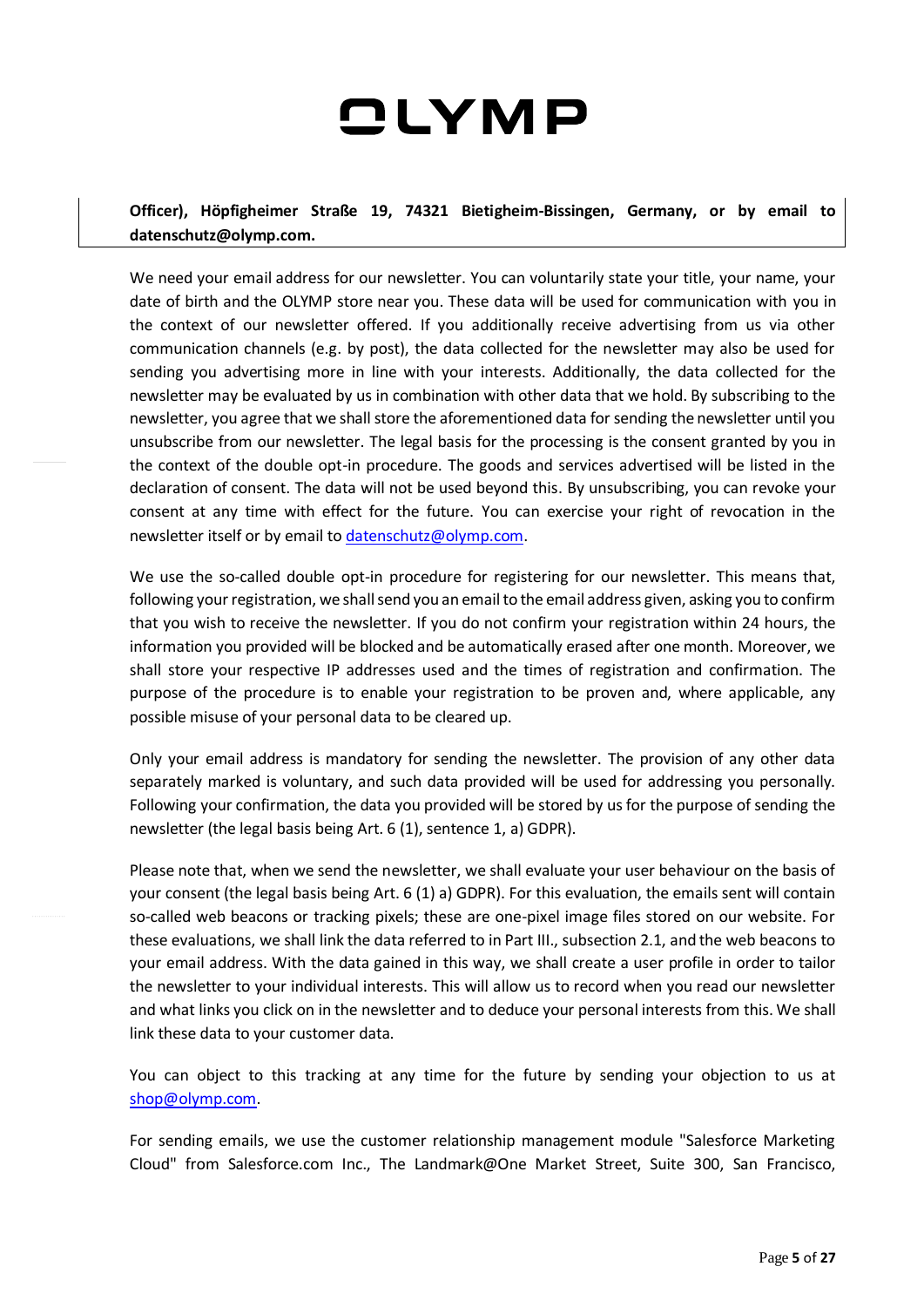California, CA 94105, USA. Salesforce Marketing Cloud is an administrative service for user databases. The data are processed in the USA. The appropriate safeguards for data transfer to a third country are provided by mandatory internal data protection regulations and the standard data protection clauses; further information can be found at [https://www.salesforce.com/content/dam/web/en\\_us/www/documents/legal/Agreements/data](https://www.salesforce.com/content/dam/web/en_us/www/documents/legal/Agreements/data-processing-addendum.pdf)[processing-addendum.pdf.](https://www.salesforce.com/content/dam/web/en_us/www/documents/legal/Agreements/data-processing-addendum.pdf) The legal basis for use of the Salesforce Marketing Cloud is Art. 6 (1), sentence 1, f) GDPR. Further information on the Salesforce Marketing Cloud and on the data processed is provided at [https://www.salesforce.com/de/company/privacy/.](https://www.salesforce.com/de/company/privacy/)

If you revoke your consent as a whole and unsubscribe from the newsletter, you will no longer receive any newsletters from us. We shall delete from our distribution list the data relating to your newsletter registration.

3.4 "Extended shop counter" (Instore Order)

You have the possibility of using our so-called "extended shop counter" (Instore Order) at our local OLYMP stores. This enables us to offer you at our local OLYMP stores, via a digital platform, further goods in addition to those available in the store and to thus enhance your shopping experience.

If you use the extended shop counter (Instore Order) in OLYMP stores in **Germany** to order goods and you provide personal data for this purpose, we (**OLYMP Stores KG** and **OLYMP Digital KG)** process this data for the purpose of fulfilling the contract, as per Art. 6 p. 1, lit. b of the GDPR.

If you use the extended counter (Instore Order) in an OLYMP store in **Austria**, **Shirthouse Handels GmbH & Co. KG**, contactable at the postal address Peter-Floridan-Gasse 4/2, 7100 Neusiedl am See, Austria, processes your personal data as the responsible party. The legal basis for this is Art. 6 p. 1 lit. b of the GDPR. If you conclude a purchase via the extended counter (Instore Order), Shirthouse Handels GmbH & Co. KG becomes your contractual partner.

If you use the extended counter (Instore Order) in an OLYMP store in **Italy**, **France** or the **Netherlands**, **Shirthouse Stores GmbH**, contactable at the postal address Höpfigheimer Strasse 19, 74321 Bietigheim-Bissingen, Germany, will process your personal data as the responsible party. The legal basis for this is Art. 6 p. 1 lit. b of the GDPR. If you conclude a purchase via the extended counter (Instore Order), Shirthouse Stores GmbH becomes your contractual partner.

If you use the extended counter (Instore Order) in an OLYMP store in **Hungary**, **Shirthouse Hungary Bt.**, contactable at the postal address Corvin u. 16, 9023 Győr, Hungary, processes your personal data as the responsible party. The legal basis for this is Art. 6 p. 1 lit. b of the GDPR. If you conclude a purchase via the extended counter (Instore Order), Shirthouse Hungary Bt. becomes your contractual partner.

When registering for the extended counter (Instore Order), you also have the option of consenting (Art. 6 p. 1 lit. a of the GDPR) to marketing communications via email, telephone and SMS. OLYMP Stores KG, OLYMP Digital KG, Shirthouse Stores GmbH, Shirthouse Handels GmbH & Co. KG and Shirthouse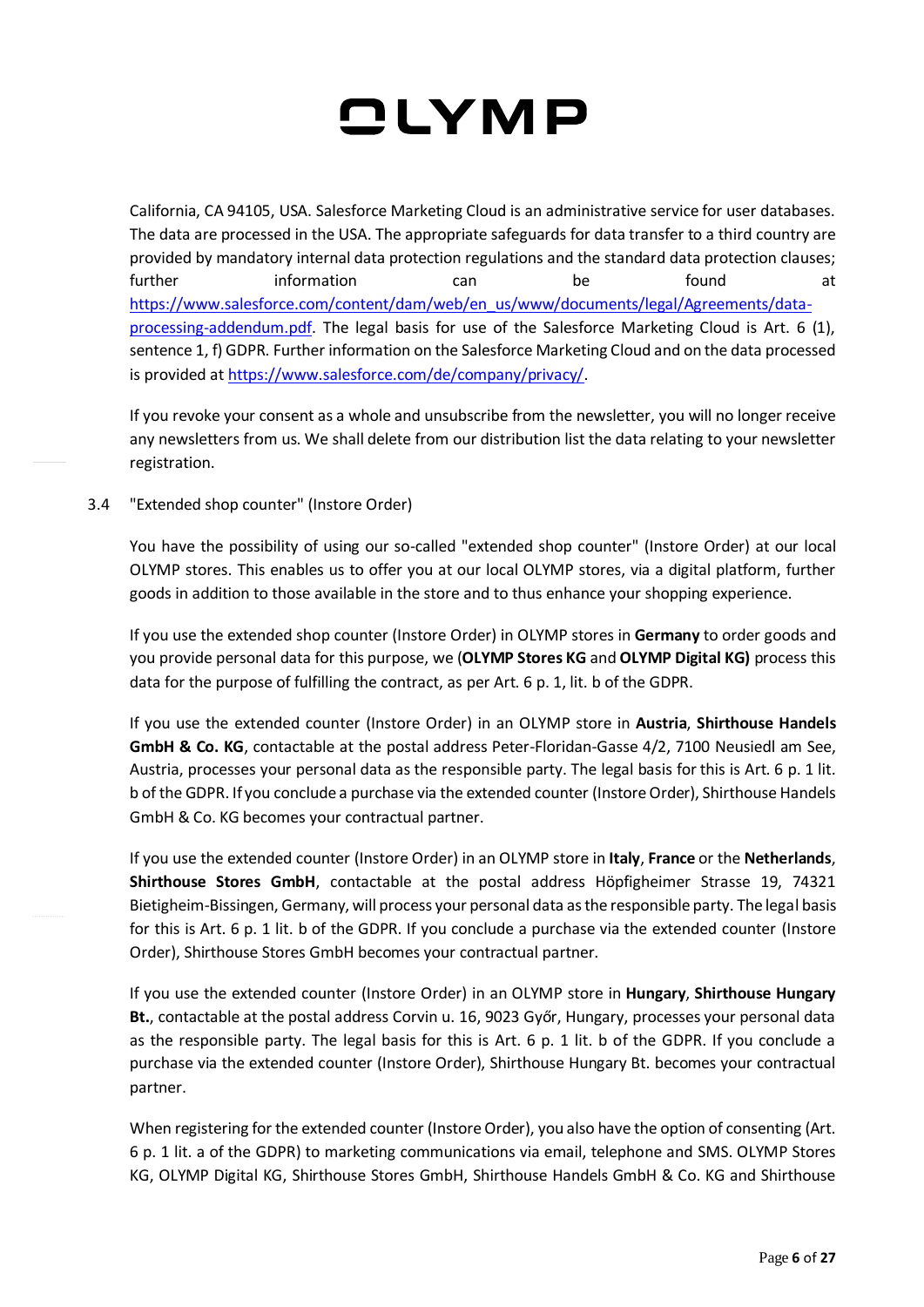

Hungary Bt. are responsible for these communications and the associated processing of your personal data, regardless of where you use the extended counter (Instore Order). Consent is voluntary and can be revoked at any time using the contact details provided above or by post to OLYMP, reference: Datenschutzbeauftragter (Data Protection Officer), Höpfigheimer Straße 19, 74321 Bietigheim-Bissingen, Germany, or by email to datenschutz@olymp.com. Subsection 3.3 applies mutatis mutandis to marketing communications via email.

#### **4. Your rights**

- 4.1 You have the following rights in relation to us regarding the personal data concerning you:
	- right of access to your personal data,
	- right to rectification or erasure,
	- right to restriction of processing,
	- right to object to processing,
	- right to data portability,

Please direct your written enquiry to OLYMP, Datenschutzbeauftragter (Data Protection Officer), Höpfigheimer Str. 19, 74321 Bietigheim-Bissingen, Germany, or to the email address: [datenschutz@olymp.com](mailto:datenschutz@olymp.com.).

4.2 You also have the right to complain to a data privacy authority about our processing of your personal data.

#### **II. Data Processing by OLYMP Stores KG**

- 1. Where you communicate personal data (surname, first name, email address, telephone number, postal address) to us either in the context of an enquiry, an order or your purchase at one of our OLYMP stores or directly to OLYMP Stores KG, this will generally take place on a voluntary basis. These data will be used for handling the contractual relationship or for processing your enquiries or your orders. Where questions that need to be cleared up arise in the context of an order, it will be possible to contact us by telephone in order to remedy any unclear points and enable the order to be quickly processed. The legal basis for this is Art. 6 (1) b) GDPR.
- 2. Moreover, your email address provided to us in connection with the sale of a product or service will be used by us for the direct email marketing of our own products or services similar to the ones that you ordered. You will receive these emails regardless of whether you have subscribed to the newsletter. The legal basis for this is Section 7 (3) *UWG* [Act Against Unfair Competition].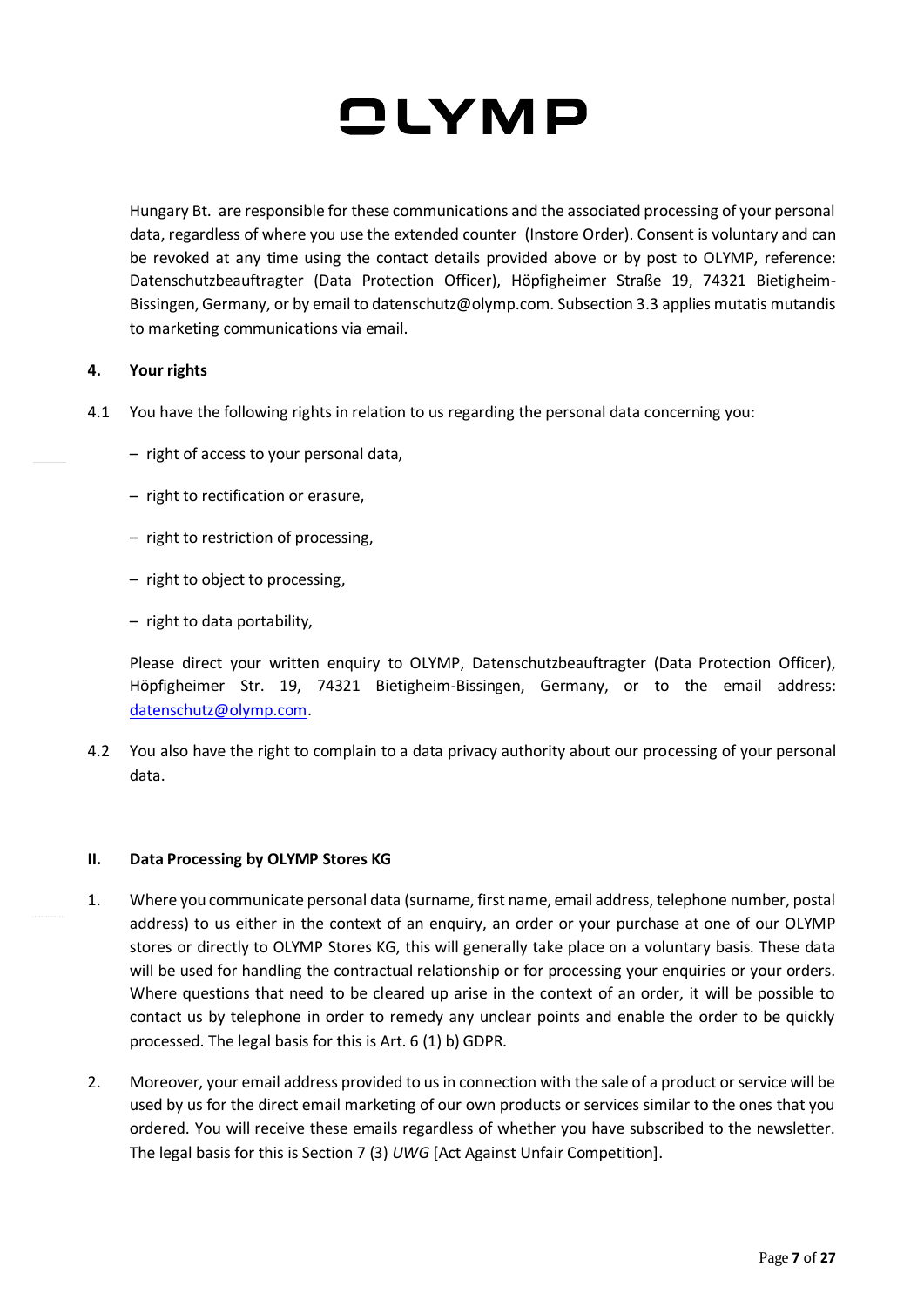You can object at any time to the sending of these emails, without incurring any further charges apart from the cost of sending the objection (e.g. postal charges), either by post to OLYMP Stores KG, reference: Data Privacy, Höpfigheimer Straße 19, 74321 Bietigheim-Bissingen, Germany, or by email to datenschutz@olymp.com.

In the case of direct marketing by email, we shall evaluate your user behaviour. We shall use the Salesforce Marketing Cloud for sending the emails. Information on the evaluation of user behaviour and on the Salesforce Marketing Cloud can be found in Part I., subsection 3.3 of this statement.

- 3. In principle, we shall not pass on to third parties any personal data communicated by you to us. Such data will be passed on only
	- within the scope of the consent granted by you (cf. Part II., Section 2);
	- to commissioned subcontractors in the course of the processing of your enquiries or orders or in the course of use of our services; these subcontractors will only receive the data necessary for carrying out such order and will use these data only for the specific purpose intended;
	- to service providers in the course of commissioned data processing under Art. 28 GDPR, or
	- to entitled entities in the course of the performance of legal obligations.
- 4. As part of our "Click & Reserve" feature, your details will be forwarded to the store you have chosen. The legal basis for this is processing of your reservation is Art. 6, para. 1, sub-para. b. of the GDPR. Once your reservation has been completed, these details will be deleted again. Your details will remain within the OLYMP Group.
- 5. "Meet & Click": When making an appointment by telephone, we need your first name, surname, email address and telephone number to process the appointment and also in accordance with the requirements for contact tracking of the Corona regulations of the federal states. OLYMP is obliged to keep this data for four weeks even after the appointment has been completed for possible enquiries from authorities, after which it is deleted.
- 6. "Stock transfer": For the transfer of an item requested by you, that is not in stock in your store, from another store to your store, your data will be processed to process the transfer and deleted again after the transfer has been processed; the legal basis is Art. 6, para. 1 sub-para b. of the GDPR.
- 7. "Personal Shopping": When making an appointment by telephone, we need your first name, last name, e-mail address and telephone number to process the appointment. This data is deleted after four weeks.

### **III. Data Processing by OLYMP Digital KG**

1. In the context of your use of the website [www.olymp.com](http://www.olymp.com/) and of the services and offers provided thereon, the following notice additionally applies: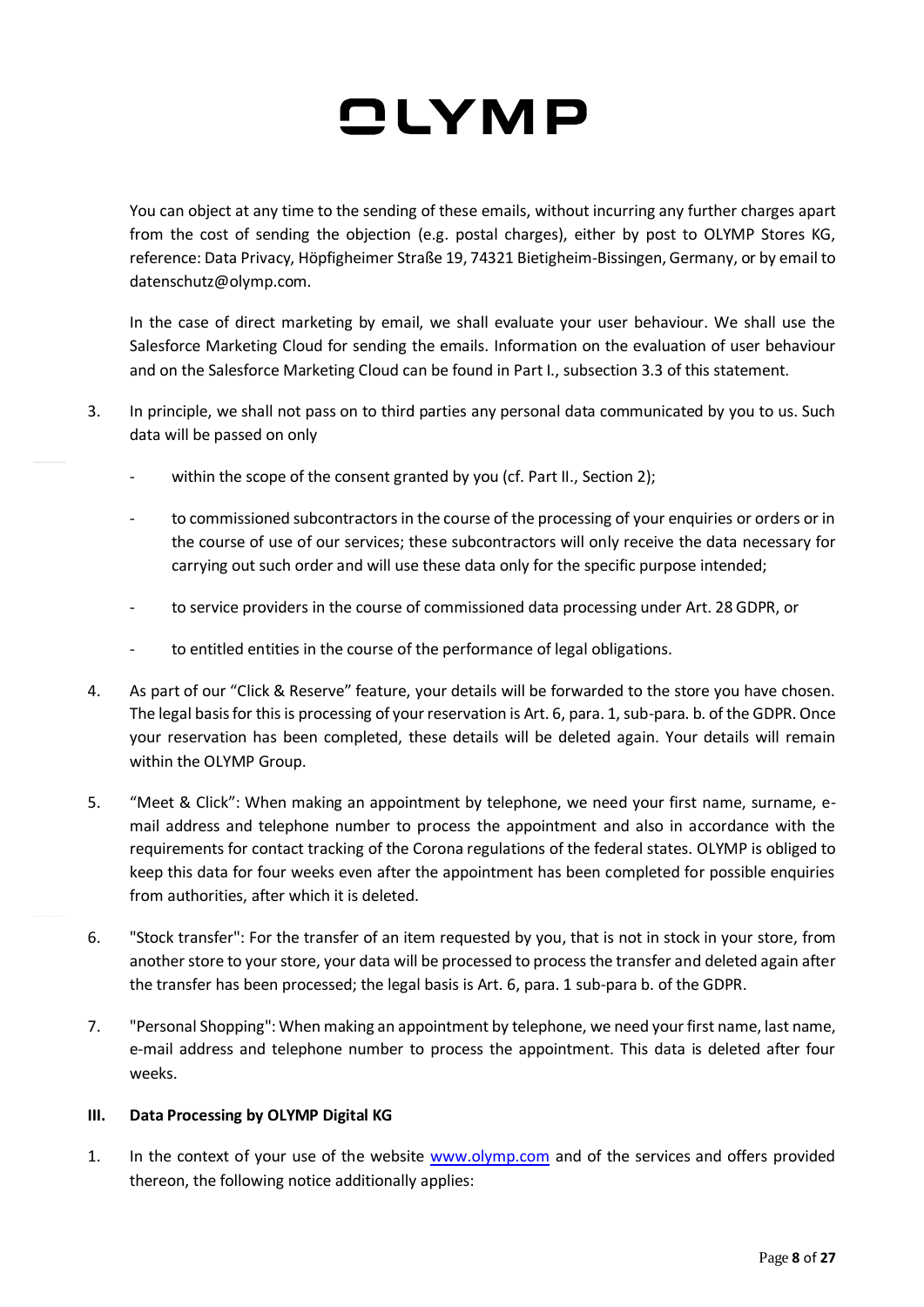#### **2. Automated collection and processing of data by the browser**

- 2.1 As with every website, our server automatically collects the following information and temporarily stores it in the server log files transmitted by the browser, unless you have disabled this. If you wish to view our website, we shall collect the following data that we technically need for displaying our website to you and for ensuring its stability and security (the legal basis being Art. 6 (1) f) GDPR):
	- the IP address of the computer requesting access,
	- the client's file request,
	- the http reply code,
	- the website from which you are visiting us (referrer URL),
	- the time of the server request,
	- the browser type and version,
	- the requesting computer's operating system used.

No person-related evaluation of the server log files takes place. It is not possible for the provider to associate these data with certain persons at any point in time. Nor are these data combined with other data sources.

- 2.2 We use the Google Tag Manager from Google Inc., 1600 Amphitheatre Parkway, Mountain View, CA 94043, USA ("Google"). This service enables website tags to be managed via an interface. The Google Tool Manager merely implements tags. This means: No cookies are used, and no personal data are collected. The Google Tool Manager triggers other tags, which in turn collect data if necessary. However, the Google Tag Manager does not access these data.
- 2.3 We use the remarketing technology from Google Ads, the advertising platform of Google Inc., 1600 Amphitheatre Parkway, Mountain View, CA 94043, USA ("Google"). Using pseudonyms, users who have visited our website are appealed to again through targeted advertising on the websites of the Google partner network. Cookies that enable an Internet browser to be recognised again can be used for this purpose (cf. Section 5 in this respect). These usage profiles serve to analyse the visitor behaviour and are used for targeted product recommendation and interests-based advertising. The pseudonymised usage profiles are not combined with personal data concerning the bearer of the pseudonym without the data subject's separate express consent. Where Google transfers data to the USA in this context, the appropriate safeguards for data transfer to a third country are provided by the standard data protection clauses; further information can be found at [https://privacy.google.com/businesses/controllerterms/.](https://privacy.google.com/businesses/controllerterms/) The legal basis for using Google Ads is your consent in accordance with Art. 6 (1), sentence 1, a) GDPR. When you first visit our website, you will be asked whether you wish to consent to the placement of cookies that collect personal data. You have the choice of granting your consent for all cookies ("Accept" button) or creating user-defined settings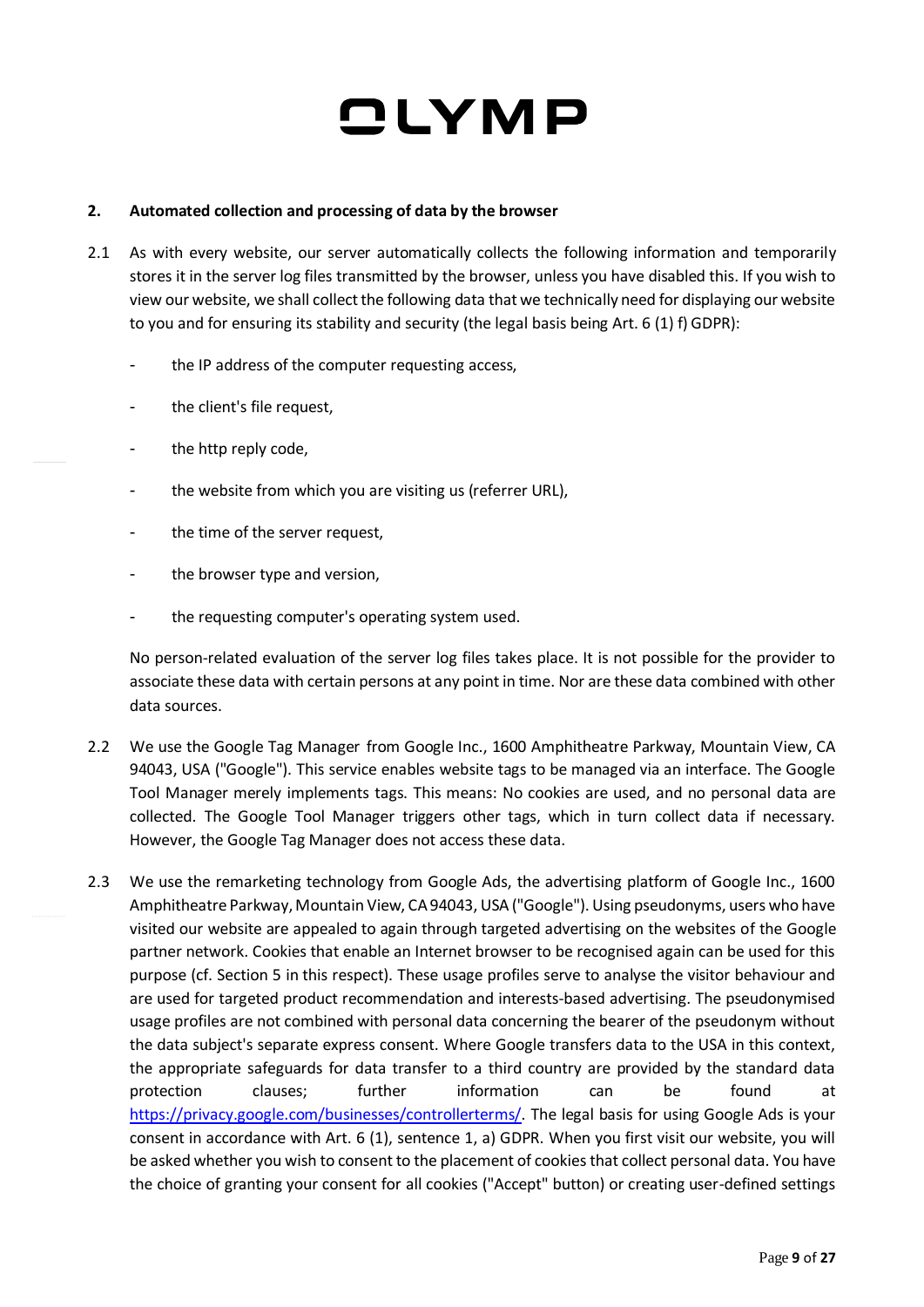under the "Settings" button. By unticking or ticking the box there, you can decide whether to grant your consent for certain services or for certain categories of services or to refuse your consent. Consent is voluntary. By deselecting a previously ticked box under "Cookie settings" at the bottom of our website (so-called footer), you can revoke your consent at any time with effect for the future. Alternatively, by activating the disabling link <https://www.google.com/settings/ads/plugin> from Google, you can prevent your data being collected and stored for the purpose of web analysis and advertising control. Further information on Google Remarketing, as well as Google's data protection statement can be viewed at:<http://www.google.com/privacy/ads/>.

2.4 This website uses Google Analytics, a web analysis service from Google. Google Analytics uses so-called "cookies", text files that are stored on your computer and enable your use of the website to be analysed. Generally, the information generated by the cookie regarding your use of this website will be transferred to a Google server in the USA and be stored there. If IP anonymisation is activated on this website, however, your IP address will be truncated beforehand by Google within the Member States of the European Union or the European Economic Area. Only in exceptional cases is the full IP address transferred to a Google server in the USA and truncated there. On behalf of the operator of this website, Google will use this information to analyse your use of the website, compile reports on the website activities and provide the website operator with further services relating to use of the website and the Internet (such as the remarketing technology from Google Ads described in subsection 2.2). The IP address transmitted by your browser within Google Analytics will not be combined with any other Google data. You can prevent the storage of cookies by setting your browser software accordingly. Please note, however, that you may then possibly be unable to fully use all features of this website.

In view of the discussion about the use of analysis tools with full IP addresses, please note that this website uses Google Analytics with the extension "\_anonymizeIp()", and, therefore, IP addresses are further processed only in truncated form in order to rule out the possibility of these being linked directly to individuals.

We also use the features of Google Signals in connection with Google Analytics. Via Signals, Google makes available reports on cross-device user numbers, as well as on various groups of users, on the basis of different device combinations used. To this end, Google uses the data of users who have activated the "personalised advertising" option in their Google account settings. Google Signals is used only with activated IP anonymisation. This means that the users' IP address is truncated within the Member States of the EU and the European Economic Area. As a result of this truncation, it will no longer be possible to link your IP address to you personally. It is, therefore, not possible to draw conclusions about the identity of an individual user. The website visitor can object at any time to such data collection by Google Signals by disabling "personalised advertising" in his Google account: [https://support.google.com/ads/answer/2662922?hl=de.](https://support.google.com/ads/answer/2662922?hl=de)

We use Google Analytics to analyse and regularly improve the use of our website. The statistics obtained enable us to improve our services offered and make them more interesting for you as a user. In exceptional cases where personal data are transferred to the USA, the appropriate safeguards for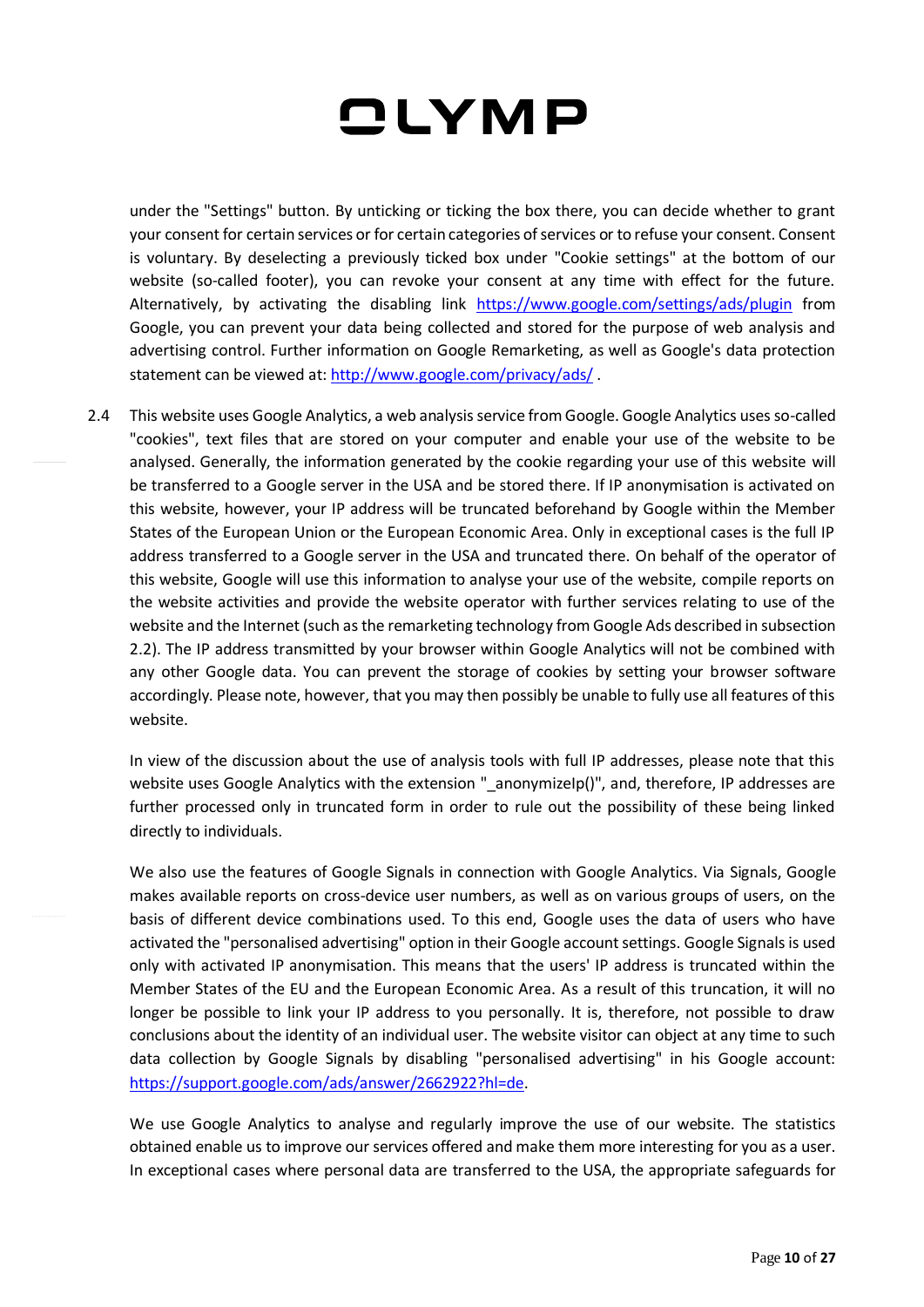data transfer to a third country are provided by the standard data protection clauses; further information can be found at [https://privacy.google.com/businesses/processorterms/.](https://privacy.google.com/businesses/processorterms/) The legal basis is, under Art. 6 (1), f) GDPR, our legitimate interest in being able to analyse and regularly improve the use of our website. The statistics obtained enable us to improve our services offered and make them more attractive to you as a user.

By downloading and installing the browser plug-in available at the following link, you can prevent data (including your IP address) generated by such cookie relating to your use of the website from being collected and transmitted to Google and being processed by Google: [http://tools.google.com/dlpage/gaoptout?hl=de.](http://tools.google.com/dlpage/gaoptout?hl=de)

Information on the third-party provider: Google Dublin, Google Ireland Ltd., Gordon House, Barrow Street, Dublin 4, Ireland, fax: +33 (1) 436 1001. User terms and conditions: [http://www.google.com/analytics/terms/de.html,](http://www.google.com/analytics/terms/de.html) data protection overview: [http://www.google.de/intl/de/policies/privacy.](http://www.google.de/intl/de/policies/privacy)

2.5 On this website, we use the service offered by Google Maps. This enables us to show you interactive maps, and in particular the "Store Locator", directly on our website, allowing you to conveniently use the maps feature. The legal basis for using Google Maps is, in accordance with Art. 6 (1), sentence 1, f) GDPR, our legitimate interest in a user-friendly design of our website. You can only activate Google Maps on our website if you call up the Store Locator functionality at [https://www.olymp.com/de\\_de/company/stores/.](https://www.olymp.com/de_de/company/stores/) No data are transferred to Google beforehand.

As a result of your visit to the website, Google will be informed that you have accessed the corresponding subsite of our website. Additionally, the data referred to under subsection 2.1 of this statement will be transferred. This will happen regardless of whether Google provides a user account through which you are logged in, or whether no such user account exists. If you are logged into Google, your data will be directly associated with your account. If you do not wish to be associated with your profile at Google, you will have to log out before you activate the button. Google will store your data in the form of usage profiles and use these data for the purposes of marketing and/or market research and/or for tailoring the design of its website to your needs. In particular, such evaluation will (even for users not logged in) take place for the purpose of providing advertising tailored to the users' needs and in order to notify other users of the social network about your activities on our website. You have the right to object to the creation of such user profiles, but you will have to contact Google to exercise that right.

Further information on the purpose and scope of the collection and processing of data by the plug-in provider can be found in Google's data protection statement. There you will also find further information on your relevant rights and setting options for protecting your privacy: [http://www.google.de/intl/de/policies/privacy.](http://www.google.de/intl/de/policies/privacy) Google also processes your personal data in the USA. The appropriate safeguards for data transfer to a third country are provided by the standard data protection clauses; further information can be found at [https://privacy.google.com/businesses/controllerterms/.](https://privacy.google.com/businesses/controllerterms/)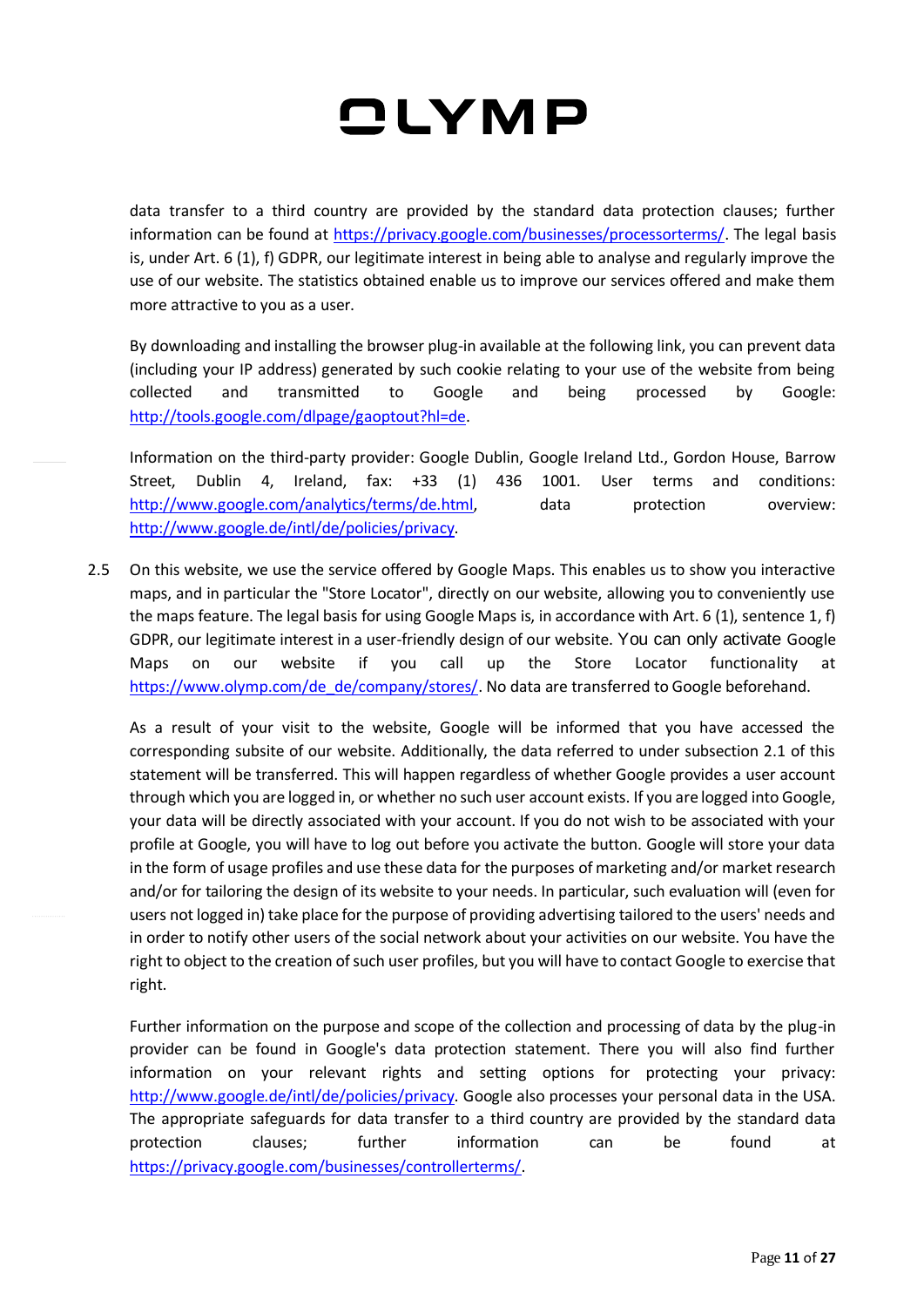- 2.6 We participate in the partner programme of AWIN AG, Eichhornstraße 3, 10785 Berlin (formerly affilinet GmbH, Sapporobogen 6-8, 80637 Munich) ("AWIN"), by means of which advertisements can be placed. AWIN uses cookies to enable the origin of orders to be retraced. AWIN can recognise, *inter alia*, that you have clicked on the partner link on this website. Moreover, information on the order, on revenues and, where applicable, on returns of goods is transferred to AWIN in the event of an order. The storage of "AWIN cookies" and the transfer of information will take place on the basis of your consent in accordance with Art. 6 (1), sentence 1, a) GDPR. When you first visit our website, you will be asked whether you wish to consent to the placement of cookies that collect personal data. You have the choice of granting your consent for all cookies ("Accept" button") or creating user-defined settings under the "Settings" button. By unticking or ticking the box there, you can decide whether to grant your consent for certain services or for certain categories of services or to refuse your consent. Consent is voluntary. By deselecting a previously ticked box under "Cookie settings" at the bottom of our website (so-called footer), you can revoke your consent at any time with effect for the future. Further information on the use of data by AWIN can be found in the company's [data protection statement.](https://www.awin.com/de/rechtliches/privacy-policy-DACH)
- 2.7 We likewise use the retargeting pixel Website Custom Audiences ("Facebook Pixel") from Facebook Inc., 1601 South California Avenue, Palo Alto, CA 94304, USA ("Facebook"). With the aid of this pixel, an irreversible and non-personal checksum (hash value), which can be transmitted to Facebook for marketing and analysis purposes, is generated from your usage data. The Facebook cookie is triggered for Website Custom Audiences. The legal basis for using the retargeting pixel is your consent in accordance with Art. 6 (1), sentence 1, f) GDPR. When you first visit our website, you will be asked whether you wish to consent to the placement of cookies that collect personal data. You have the choice of granting your consent for all cookies ("Accept" button) or creating user-defined settings under the "Settings" button. By unticking or ticking the box there, you can decide whether to grant your consent for certain services or for certain categories of services or to refuse your consent. Consent is voluntary. By deselecting a previously ticked box under "Cookie settings" at the bottom of our website (so-called footer), you can revoke your consent at any time with effect for the future. Further information on the scope and purpose of the collection of the data, the further processing and use of the data by Facebook and your setting options for protecting your privacy can be found in Facebook's data protection policy accessible, *inter alia*, at [https://www.facebook.com/ads/website\\_custom\\_audiences/](https://www.facebook.com/ads/website_custom_audiences/) and at [https://de](https://de-de.facebook.com/policy.php)[de.facebook.com/policy.php.](https://de-de.facebook.com/policy.php) If you do not wish to have your data collected via Custom Audience, or you would like to object to the use of Facebook Website Custom Audiences, you can disable this at the link [https://www.facebook.com/ads/website\\_custom\\_audiences/.](https://www.facebook.com/ads/website_custom_audiences/)
- 2.8 Furthermore, we use the service from KUPONA GmbH, Kothenbachweg 6, 36041 Fulda ("Kupona"). With the aid of this service, we can direct targeted advertising to customers who have previously visited our website. With the aid of a cookie, information on your usage behaviour will be collected in pseudonymised form for marketing purposes. Kupona will thus be able to analyse your usage behaviour and display targeted product recommendations when you visit other websites. The data collected via the cookie will not be used to personally identify you as a visitor to our website. Further information on data protection at Kupona can be found at <https://www.kupona.de/datenschutz> and at [https://www.kupona.de/dsgvo/.](https://www.kupona.de/dsgvo/)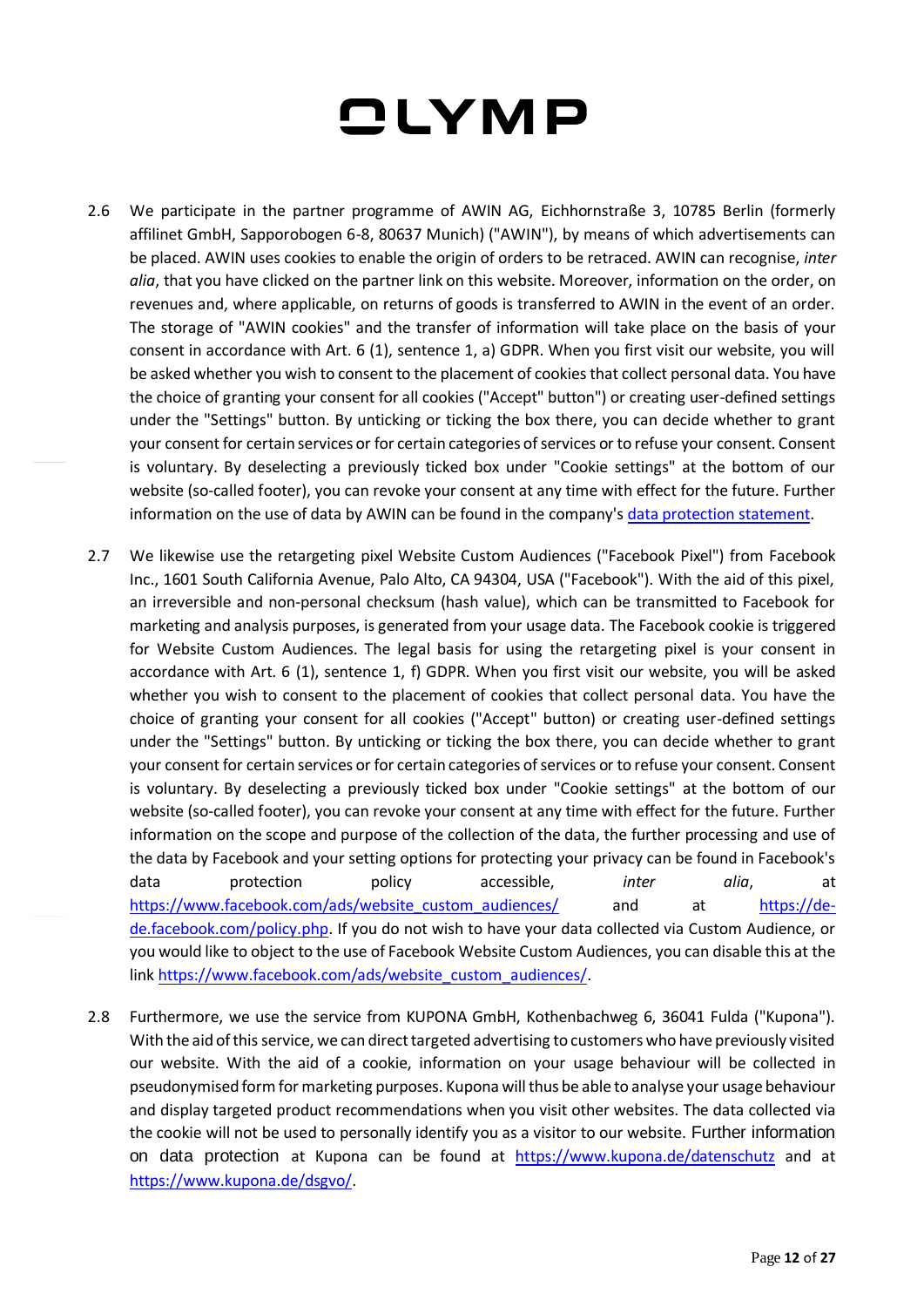Kupona, for its part, uses the service Criteo from Criteo GmbH, Gewürzmühlstraße 11, 80538 Munich, for rendering the aforementioned service. Criteo is also used for the promotional targeting of persons who have previously visited our website. To this end, Criteo uses a cookie that collects information concerning your visit to our website. Further information on data protection at Criteo can be found at [http://www.criteo.com/de/privacy.](http://www.criteo.com/de/privacy) By clicking on the following link [\(http://www.criteo.com/de/datenschutzrichtlinie\)](http://www.criteo.com/de/datenschutzrichtlinie) and setting the slider there to "ON" for "Opt out", you can prevent information being stored and used by the Criteo service. If you select "ON", a new cookie (opt-out cookie) is placed in your browser. This cookie will signal to the Criteo service that Criteo is no longer permitted to collect and process data concerning your usage behaviour. You can re-activate this feature by setting the slider to "OFF". This setting must be created for every browser used. If you have set your browser in such a way that no cookies of any kind are placed, this will also apply to the "opt-out cookie".

You can prevent the storage of cookies by setting your browser software accordingly. Please note, however, that you may then possibly be unable to fully use all features of this website.

The legal basis for using Kupona and Criteo is your respective consent in accordance with Art. 6 (1), sentence 1, a) GDPR. When you first visit our website, you will be asked whether you wish to consent to the placement of cookies that collect personal data. You have the choice of granting your consent for all cookies ("Accept" button") or creating user-defined settings under the "Settings" button. By unticking or ticking the box there, you can decide whether to grant your consent for certain services or for certain categories of services or to refuse your consent. The granting of consent for Criteo is independent of consent for Kupona; both are separately mentioned on the cookie banner and can be individually controlled. Consent is voluntary. By deselecting a previously ticked box under "Cookie settings" at the bottom of our website (so-called footer), you can revoke your consent at any time with effect for the future.

2.9 We likewise use "Bing Ads", a service from the Microsoft Corporation, One Microsoft Way, Redmond, WA 98052-6399, USA ("Microsoft"). This service enables us to track users' activities on our website, if these users arrived at our website via Bing Ads advertisements. If you reach our website via such advertisement, a cookie will be placed on your computer. A Bing tag is integrated into our website. This is a code via which, in combination with the cookie, some non-personal data concerning the use of the website are stored. These data include, *inter alia*, time spent on the website, accessed areas of the website, and the advertisement via which the users arrived at the website. No information relating to your identity will be collected. The legal basis for using Bing Ads is your consent in accordance with Art. 6 (1), sentence 1, a) GDPR. When you first visit our website, you will be asked whether you wish to consent to the placement of cookies that collect personal data. You have the choice of granting your consent for all cookies ("Accept" button") or creating user-defined settings under the "Settings" button. By unticking or ticking the box there, you can decide whether to grant your consent for certain services or for certain categories of services or to refuse your consent. Consent is voluntary. By deselecting a previously ticked box under "Cookie settings" at the bottom of our website (so-called footer), you can revoke your consent at any time with effect for the future.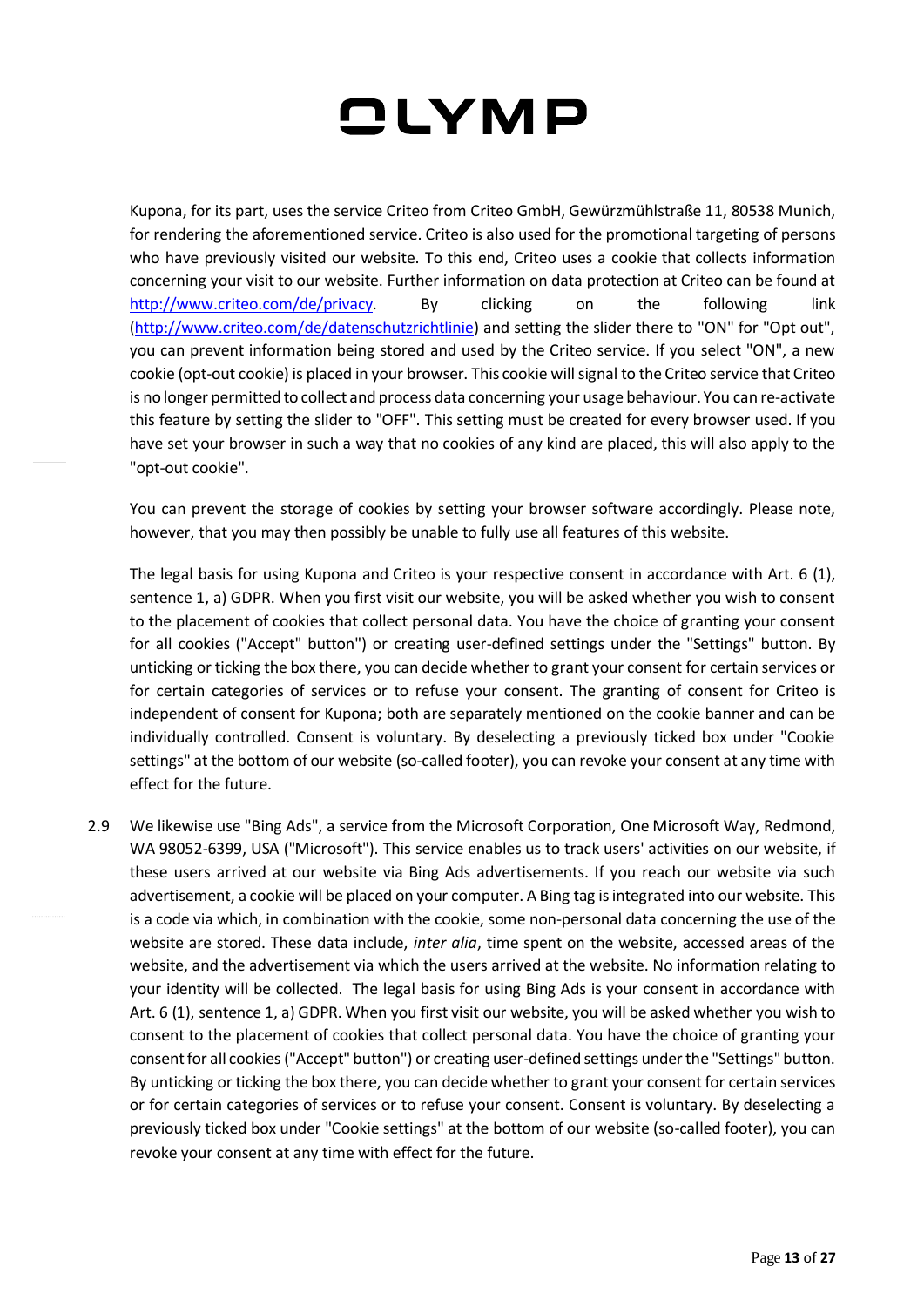The information collected may also to transferred to Microsoft servers in the USA and be stored there for a period invariably no longer than 180 days. Where Microsoft transfers data to the USA in this context, permission to transfer data to a third country is subject to your consent; further information can be found a[t https://privacy.microsoft.com/de-de/privacystatement.](https://privacy.microsoft.com/de-de/privacystatement) By disabling the placement of cookies, you can prevent the data generated by the cookie relating to your use of the website from being collected and processed. This may, however, limit the website's functionality in certain circumstances. In certain circumstances, Microsoft may, by means of so-called cross-device tracking, additionally track your usage behaviour across several of your electronic devices, enabling it to insert personalised advertising on or in Microsoft websites and apps. You can disable this behaviour at [http://choice.microsoft.com/de-de/opt-out.](http://choice.microsoft.com/de-de/opt-out)

Further information on the analysis services from Bing can be found on the Bing Ads website [\(https://ads.microsoft.com/\)](https://ads.microsoft.com/). Further information on data protection at Microsoft and Bing can be found in Microsoft's data protection policy [\(https://privacy.microsoft.com/de-de/privacystatement\)](https://privacy.microsoft.com/de-de/privacystatement).

- 2.10 For the purpose of size guidance, we offer an online size guide ("Fit Finder") for assisting you with choosing the correct clothing size during the ordering process. The size guide is opened by means of the "Size guide" button and is operated by Snap Camera GmbH, Neue Burg 2, 20457 Hamburg ("Snap"). When using the size guide, you can, on request, submit the following data to Snap in order to obtain a size recommendation:
	- body size,
	- weight,
	- body shape (chest size, waist size),
	- wearing preferences (e.g. "tighter" or "baggier"),
	- age (optional),
	- reference brand and item (optional).

These usage data will be collected by Snap exclusively in anonymous form and be processed only for the purpose of calculating for every customer the individually correct clothing size and to continually optimise the procedures upon which the recommendations are based. A so-called "session cookie" is used for this. This cookie stores the following data:

- recommended clothing size,
- session ID (randomised sequence of numbers),
- time and date stamp,
- browser type,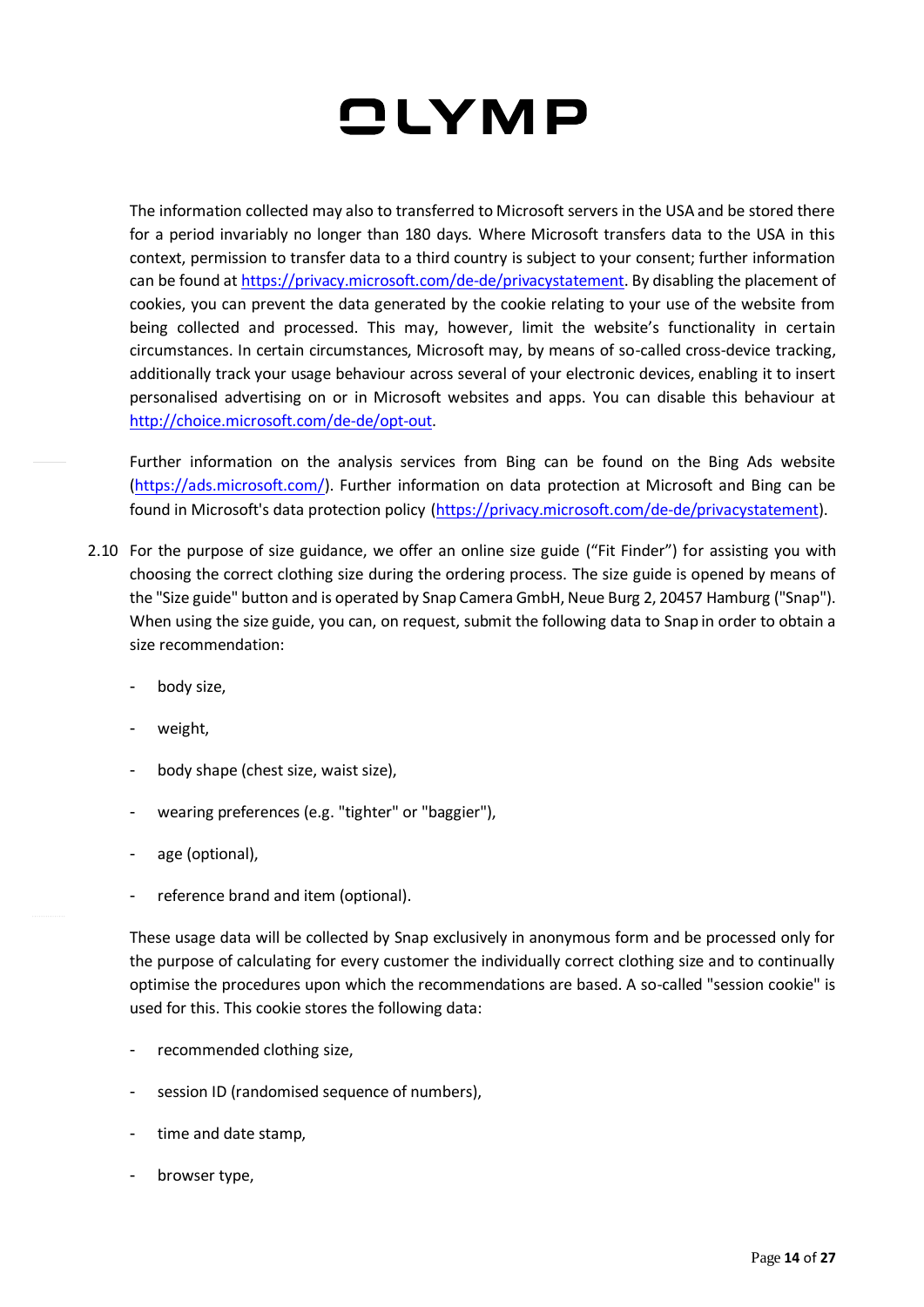anonymised IP address (by means of IP masking).

The storage of the IP address takes place only in shortened (anonymised) form and is additionally encrypted by means of a hashing procedure. It is used exclusively for session recognition and for defending against cyber attacks (e.g. DoS attacks). The session cookie has a life of ten days so that returning customers can be automatically identified within this period, and they no longer need to reenter the data required for the size recommendations. The recommended size can then also be displayed directly on the product details page without the size guide having to be opened again.

For calculating the recommended size, Snap additionally uses anonymised purchase and returns data collected in our online shop in the course of an order. The data collected, which do not allow any conclusions to be drawn about an individual, encompass the following details:

- time and date stamp of the purchase,
- order number,
- product number,
- clothing size chosen,
- price (currency where applicable).

You can prevent the storage of the session cookie by configuring your web browser accordingly. Further information and the contact details for obtaining further information can be found at [Privacy Policy](https://www.fitanalytics.com/privacy-policy)  [\(fitanalytics.com\)](https://www.fitanalytics.com/privacy-policy) and a[t https://www.snap.com/de-DE/privacy/privacy-policy.](https://www.snap.com/de-DE/privacy/privacy-policy)

- 2.11 For so-called site-wide messages and exit intent layers, our website uses the services from Hello Bar LLC, 450 B Street #775, San Diego, CA 92101. Site-wide messages and exit intent layers are particular, specially highlighted notifications on our website by means of which we would like to draw your attention to certain offers and services. The legal basis for this is your consent in accordance with Art. 6 (1), sentence 1, (a) GDPR. When you first visit our website, you will be asked whether you wish to consent to the placement of cookies that collect personal data. You have the choice of granting your consent for all cookies ("Accept" button") or creating user-defined settings under the "Settings" button. By unticking or ticking the box there, you can decide whether to grant your consent for certain services or for certain categories of services or to refuse your consent. Consent is voluntary. By deselecting a previously ticked box under "Cookie settings" at the bottom of our website (so-called footer), you can revoke your consent at any time with effect for the future. Information on data protection at Hello Bar can be found at <https://www.hellobar.com/gdpr/> and a[t https://www.hellobar.com/privacy-policy/.](https://www.hellobar.com/privacy-policy/)
- 2.12 Our website uses the web analysis and optimisation service "Google Optimize" provided by Google LLC, 1600 Amphitheatre Parkway, Mountain View, CA 94043, USA (hereinafter "Google Optimize"). To increase the attractiveness of our website, we use the Google Optimize service by displaying new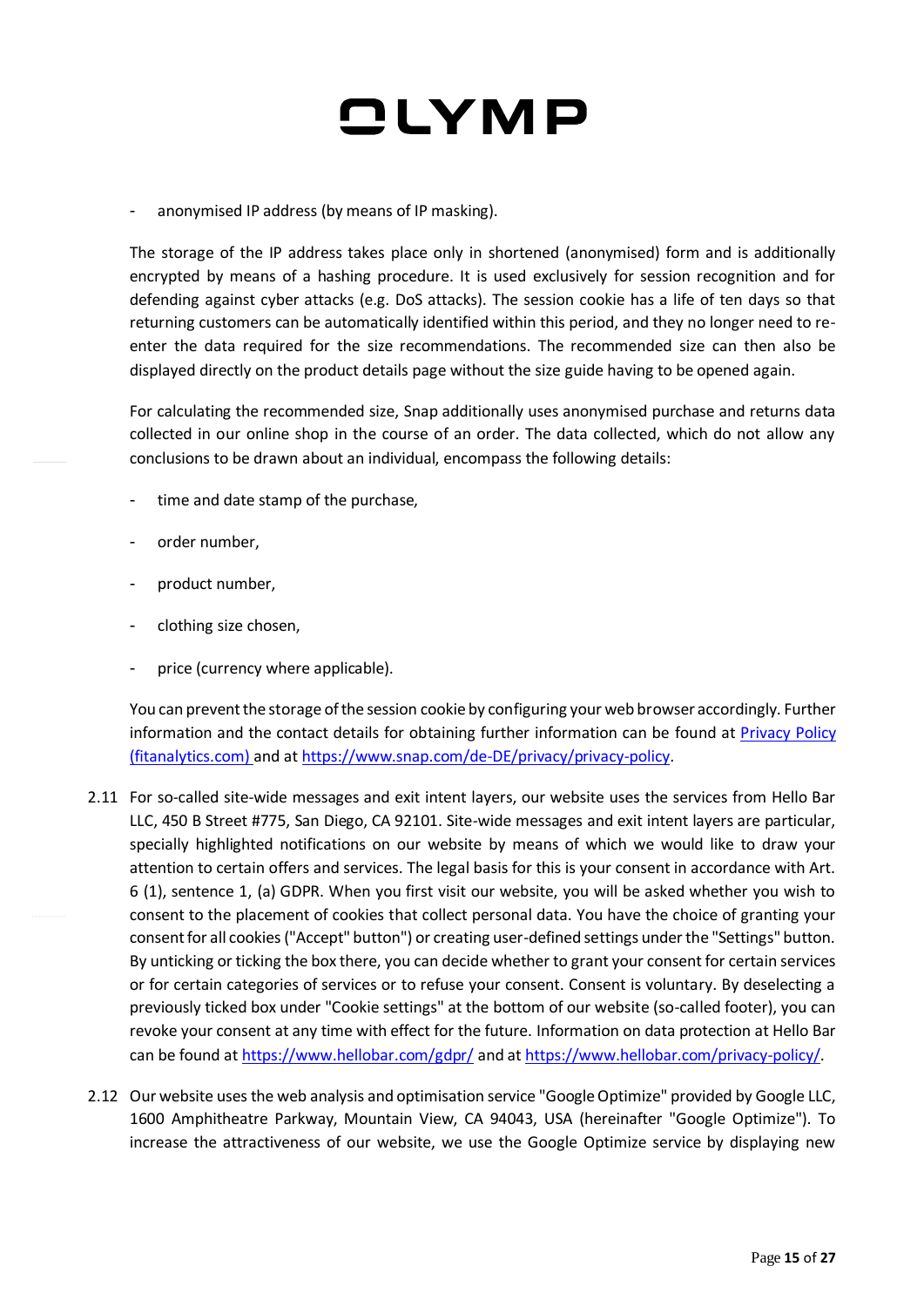variants, features and content of our website to some of our users and evaluating the change of use. Google Optimize is a sub-service of Google Analytics (see subsection 2.3.).

Google Optimize uses cookies which enable your use of certain variants of our website to be optimised and analysed. Normally, the information generated by these cookies concerning your use of our website will be transferred to a Google server in the USA and be stored there. In this respect, we use Google Optimize with activated IP anonymisation so that your IP address is truncated beforehand by Google within Member States of the European Union or the European Economic Area. Only in exceptional cases is the full IP address transferred to a Google server in the USA and truncated there. In exceptional cases where personal data are transferred to the USA, the appropriate safeguards for data transfer to a third country are provided by the standard data protection clauses; further information can be found a[t https://privacy.google.com/businesses/processorterms/.](https://privacy.google.com/businesses/processorterms/)

The legal basis for the data processing is your consent in accordance with Art. 6 (1) a) GDPR. When you first visit our website, you will be asked whether you wish to consent to the placement of cookies that collect personal data. You have the choice of granting your consent for all cookies ("Accept" button") or creating user-defined settings under the "Settings" button. By unticking or ticking the box there, you can decide whether to grant your consent for certain services or for certain categories of services or to refuse your consent. Consent is voluntary. By deselecting a previously ticked box under "Cookie settings" at the bottom of our website (so-called footer), you can revoke your consent at any time with effect for the future.

You can prevent the storage of these cookies also by setting your Internet browser accordingly. Further information on the collection and processing of data by Google can be gathered from Google's data protection notice accessible at [http://www.google.com/policies/privacy.](http://www.google.com/policies/privacy)

- 2.13 We integrate the feature ReCaptcha from Google for recognising bots, e.g. in the case of entries in online forms. The legal basis for our legitimate interest is avoiding misuse of our web service (Art. 6 (1) f) GDPR). Further information on the purpose and scope of the collection and processing of data by Google ReCaptcha can be found in the data protection statement: [https://www.google.com/policies/privacy/;](https://www.google.com/policies/privacy/) you can opt out from any tracking via: [https://adssettings.google.com/authenticated.](https://adssettings.google.com/authenticated) There you will also find further information on your relevant rights and setting options for protecting your privacy: [http://www.google.de/intl/de/policies/privacy.](http://www.google.de/intl/de/policies/privacy) Google also processes your personal data in the USA. The appropriate safeguards for data transfer to a third country are provided by the standard data protection clauses; further information can be found at [https://privacy.google.com/businesses/controllerterms/.](https://privacy.google.com/businesses/controllerterms/)
- 2.14 We use the service Usercentrics from Usercentrics GmbH, Rosental 4, 80331 Munich, Germany ("Usercentrics") for complying with our obligations under data protection law, in particular for managing and controlling the automated processing of data as well as consents under data protection law. This service helps us to obtain, as required by law, consents for cookies and tracking. The Usercentrics script is automatically loaded when our website is visited. A window (so-called "cookie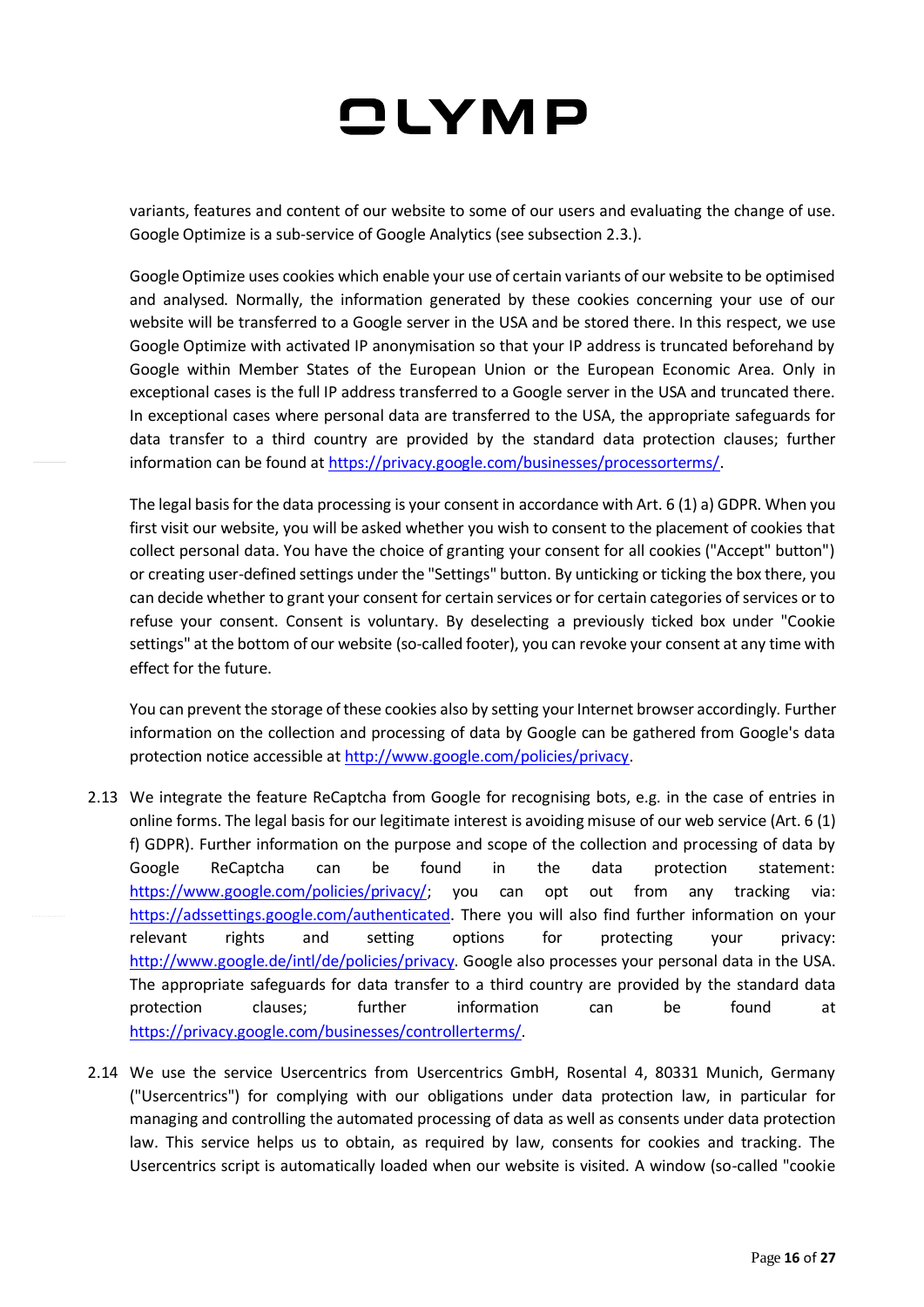banner") in which you can generally grant your consent to the use of cookies, or create user-defined settings, will be opened when you first visit. Usercentrics will store this selection and then load further cookies in accordance with your consent or other legal bases. The cookie banner will no longer open when you make further visits. Instead, Usercentrics will immediately load the cookies commensurate with the selection you made during your first visit. You can change this selection at any time under "Cookie settings" at the bottom of our website (so-called footer) with effect for the future.

Usercentrics records the date and time of your visit, device information, browser information, your consent ID as well as information on your selection in the data privacy settings. Where these data allow conclusions to be drawn regarding your person, Usercentrics will not use these data for its own purposes and will process these data exclusively within the European Union. Further information on data protection at Usercentrics can be found a[t https://usercentrics.com/de/datenschutzerklaerung/.](https://usercentrics.com/de/datenschutzerklaerung/)

The legal basis for using Usercentrics is Art.  $6(1)$  c) GDPR, as this use is necessary for complying with our statutory duties in connection with data protection, in particular the GDPR. As a further legal basis, there is also a legitimate interest therein within the meaning of Art. 6 (1) f) GDPR.

2.15 We collaborate with the platform "Unidays" from Myunidays Ltd, 2 Castle Boulevard, NG7 2FB, Nottingham, United Kingdom. Unidays is a platform that offers exclusive benefits for students. As a student, you can obtain via Unidays a discount code that you can redeem in the OLYMP online shop. We do not receive any personal data from Unidays in this respect. We shall only be able to associate a discount code with you if you use the discount code in our online shop and provide your details in the course thereof. In our online shop, however, it is registered when a discount code from Unidays is redeemed. We report the purchase to Unidays, quoting the discount code. Unidays can associate the discount code with its users. For Unidays, therefore, the discount codes are personal data. If an order is returned, we notify Unidays of the scope of the returns, quoting the discount code.

The legal basis for the reporting of purchases and returns to Unidays, quoting the discount code, are your membership at Unidays and your purchase from us in accordance with Art. 6 (1) b) GDPR.

Further information on data protection at Unidays can be found at [https://www.myunidays.com/LK/en-GB/privacy-policy.](https://www.myunidays.com/LK/en-GB/privacy-policy)

2.16 This website uses functions of the Google service called Campaign Manager, in particular, the Floodlight function. The provider is Google LLC, 1600 Amphitheatre Parkway, Mountain View, CA 94043, U.S.A.

Campaign Manager is used to display ads in line with users' interests throughout Google's advertising network. Ads can be adjusted to any user's interests in a targeted manner with the help of Campaign Manager. For example, our ads can be displayed in Google search results or in banners on third-party websites connected to Campaign Manager. To facilitate the display of ads in line with a user's interests, Campaign Manager must be able to recognize the user. To this end, a cookie is saved in the user's browser. The cookie contains information on the websites the user visits, the user's clicks, and diverse other types of information. This information is assembled in a pseudonymized user profile so interest-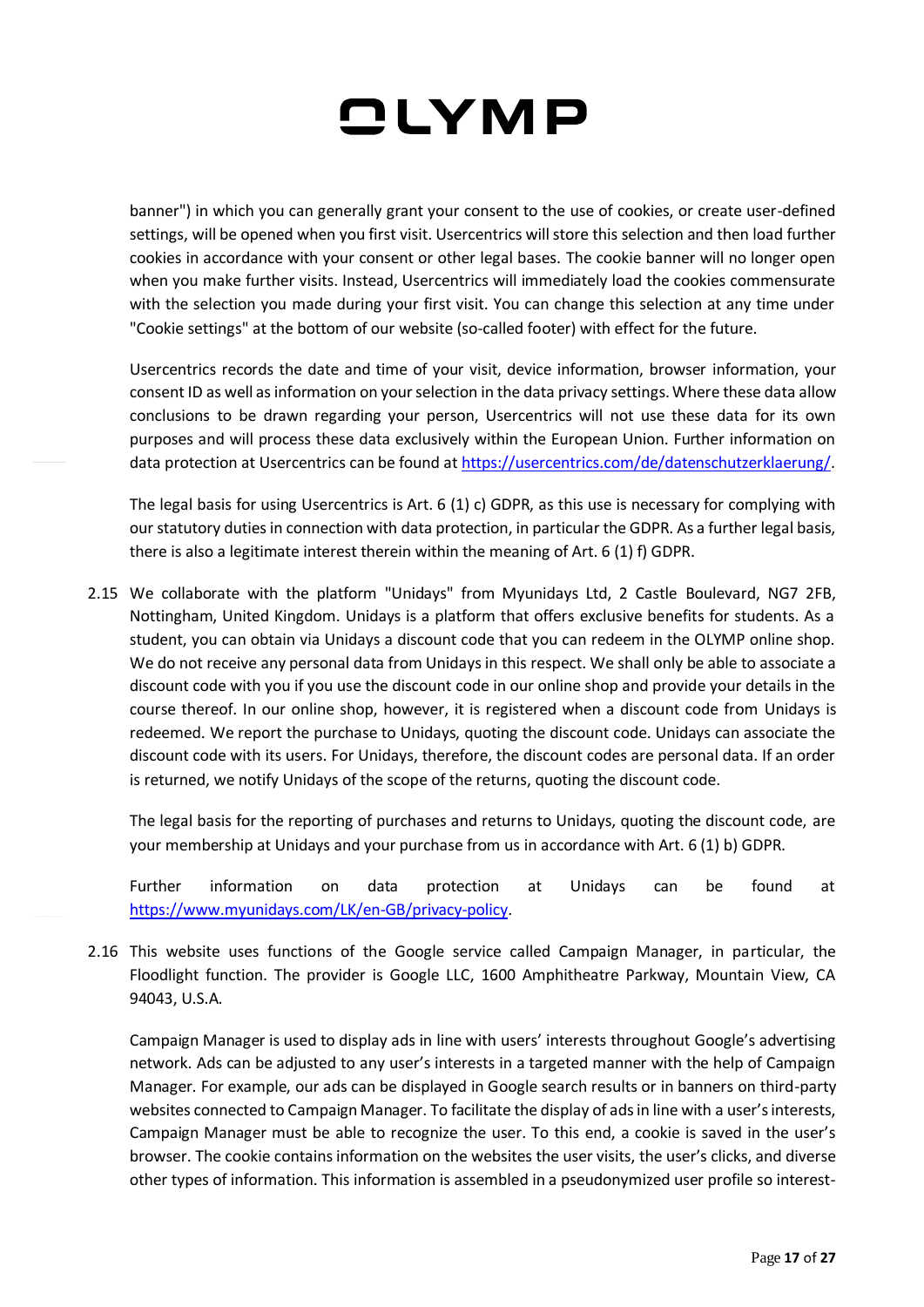specific ads can be displayed to the user. During this process, data is transmitted to Google. Where personal data are transferred to the USA, the appropriate safeguards for data transfer to a third country are provided by the standard data protection clauses; further information can be found at [https://privacy.google.com/businesses/processorterms/.](https://privacy.google.com/businesses/processorterms/)

Floodlight is a conversion tracking system used to measure the effectiveness of advertising measures. Using a cookie we can determine whether you executed specific actions on our website after you clicked on one of our ads in Google or on a third-party website.

Cookies are saved and personal data is processed based on consent pursuant to Art. 6 1 p. 1 lit. a of the GDPR. During your first visit to our website you will be asked if you consent to our saving of cookies that record your personal data. You can give consent for all cookies to be saved (Accept button) or you can define personalized settings (Settings button). Also, you can put a checkmark in the respective box to give consent to specific services or specific categories of services or you can withhold your consent. Your consent is voluntary and under Cookie Settings in the bottom of our website (footer) you can uncheck the box to prevent the saving of cookies in the future.

In addition, you can deactivate personalized ads under Settings for Ads in Google [\(https://www.google.com/settings/ads\)](https://www.google.com/settings/ads) and you will not receive any more personalized ads via any Google services. For more information on your options to object to ads displayed by Google, please go to these links: <https://policies.google.com/technologies/partner-sites> and [https://policies.google.com/privacy.](https://policies.google.com/privacy)

### 2.17 KUPONA Retargeting

This website uses features from KUPONA. The provider is KUPONA GmbH, Kothenbachweg 6, 36041 Fulda, Germany (hereinafter "KUPONA").

KUPONA will be used to show you, within the KUPONA advertising network, advertisements relating to your interests. Your interests will be ascertained on the basis of your previous usage behaviour. In this respect, KUPONA will, for example, record which products you have looked at, have put in the shopping basket or have purchased. Further details relating to the data collected by KUPONA can be found here:

#### <https://www.kupona.de/dsgvo/#datenschutzverordnung>

In order to be able to show you advertising relating to your interests, we or other KUPONA partners need to be able to recognise you. To this end, a cookie will be stored on your device, or a comparable indicator linking your user behaviour to a pseudonymous user profile will be used. Details relating hereto can be gathered from KUPONA's Data Protection Statement at:

#### <https://www.kupona.de/dsgvo/#datenschutzverordnung>

KUPONA uses the following subcontractors / technologies: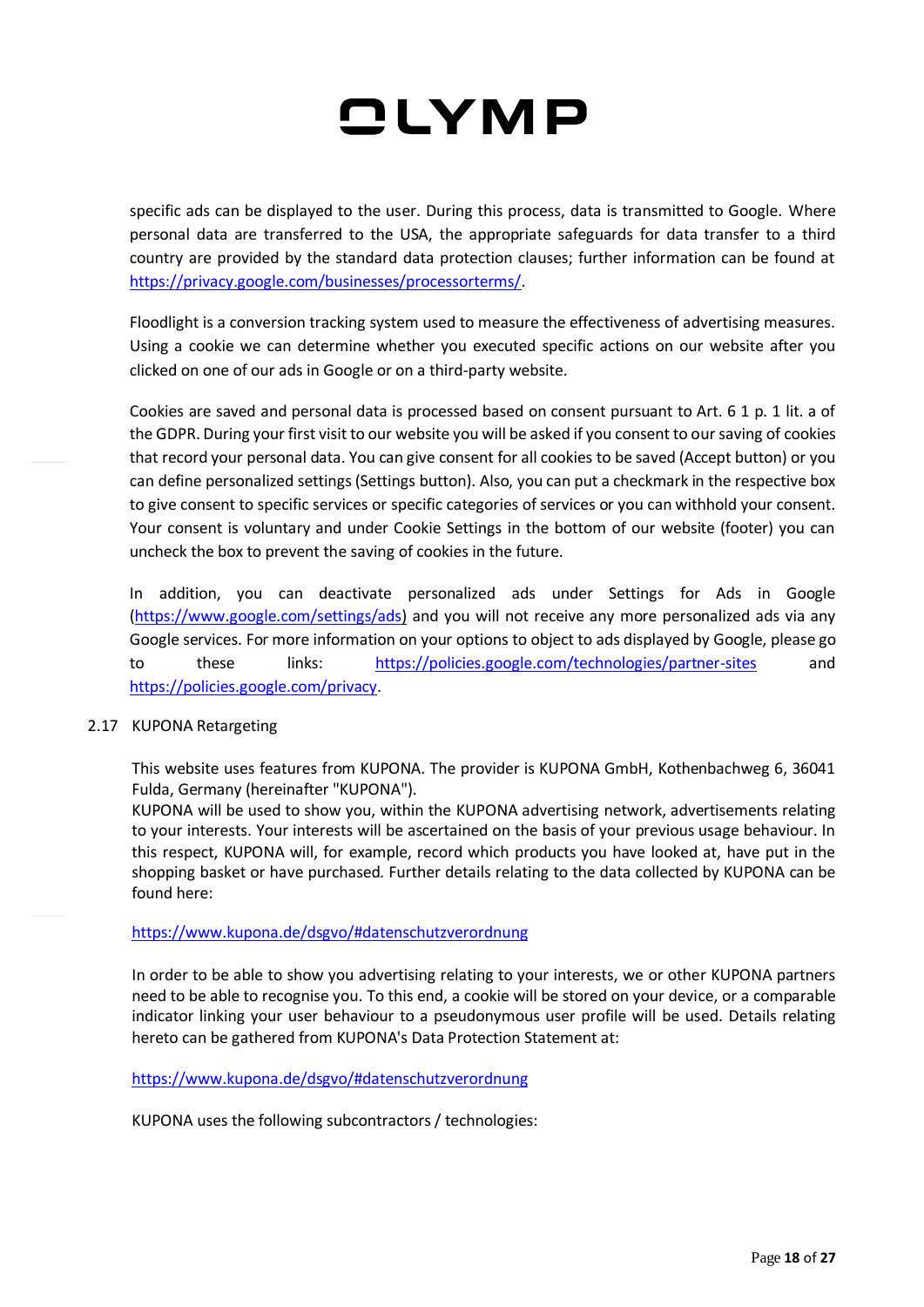| Name and address of the subcontractor                                                                     | Description of the sub-<br><b>services</b> |
|-----------------------------------------------------------------------------------------------------------|--------------------------------------------|
| Neory GmbH Brandschachtstraße 2, 44149 Dortmund, Germany                                                  | Adserver, data<br>management platform      |
| Google DV360, represented by Google LLC ("Google"), Amphitheatre<br>Parkway, Mountain View, CA 94043, USA | Demand side platform                       |
| Platform 161 Johan Huizingalaan 763a 4th floor, 1066 VH Amsterdam,<br><b>Netherlands</b>                  | Demand side platform                       |
| The UK Trade Desk Ltd, 20 Farringdon Road, London, England EC1M 3HE                                       | Demand side platform                       |
| Criteo SA, 32 Rue Blanche, 75009 Paris, France                                                            | Demand side platform                       |

Some of the companies involved in the processing have their registered office outside of the EU (the respective registered office is noted, insofar as these are named). Insofar as data are transferred to these companies, an EU Commission adequacy decision exists, or so-called EU standard contractual clauses (can be requested from KUPONA for viewing if need be) legitimising the third-country transfer have been agreed upon. A transition period up to the end of 2020 during which transfers to the United Kingdom will not be deemed to be transfers to a third country has been agreed upon with the United Kingdom.

Depending upon the data processing company, your personal data and the KUPONA cookies stored in your browser will be stored for a maximum of 30 to 180 days from the date of collection.

KUPONA will use your personal data only with your consent on the basis of Art. 6 (1a) GDPR; the consent is revocable at any time.

Additionally, it is possible to opt out of the data processing at any time at the following link:

[www.kupona.de/datenschutz/widerspruch.](http://www.kupona.de/datenschutz/widerspruch)

### 2.18 Fredhopper A/B Test Cookie

We work together with the Attraqt Group Plc of 3 Waterhouse Square, 138 Holborn, London, EC1N 2SW, UK for so-called A/B tests. These tests are used for testing the performance of a product listing against that of another group.

Based on a session ID assigned to the visitor, they can be assigned to one of the two groups. The session ID, the customer journey and, if applicable, the opt-out flag are stored in the persistent cookie. It is deleted after twelve months or if and when the browser cache is cleared. Data processing takes place within the EU.

The legal basis for processing is your consent (Art. 6 (1) a of the GDPR), which you can revoke at any time in the cookie settings.

Attraqt's Privacy Policy can be found here: [https://www.attraqt.com/privacy-policy/.](https://www.attraqt.com/privacy-policy/)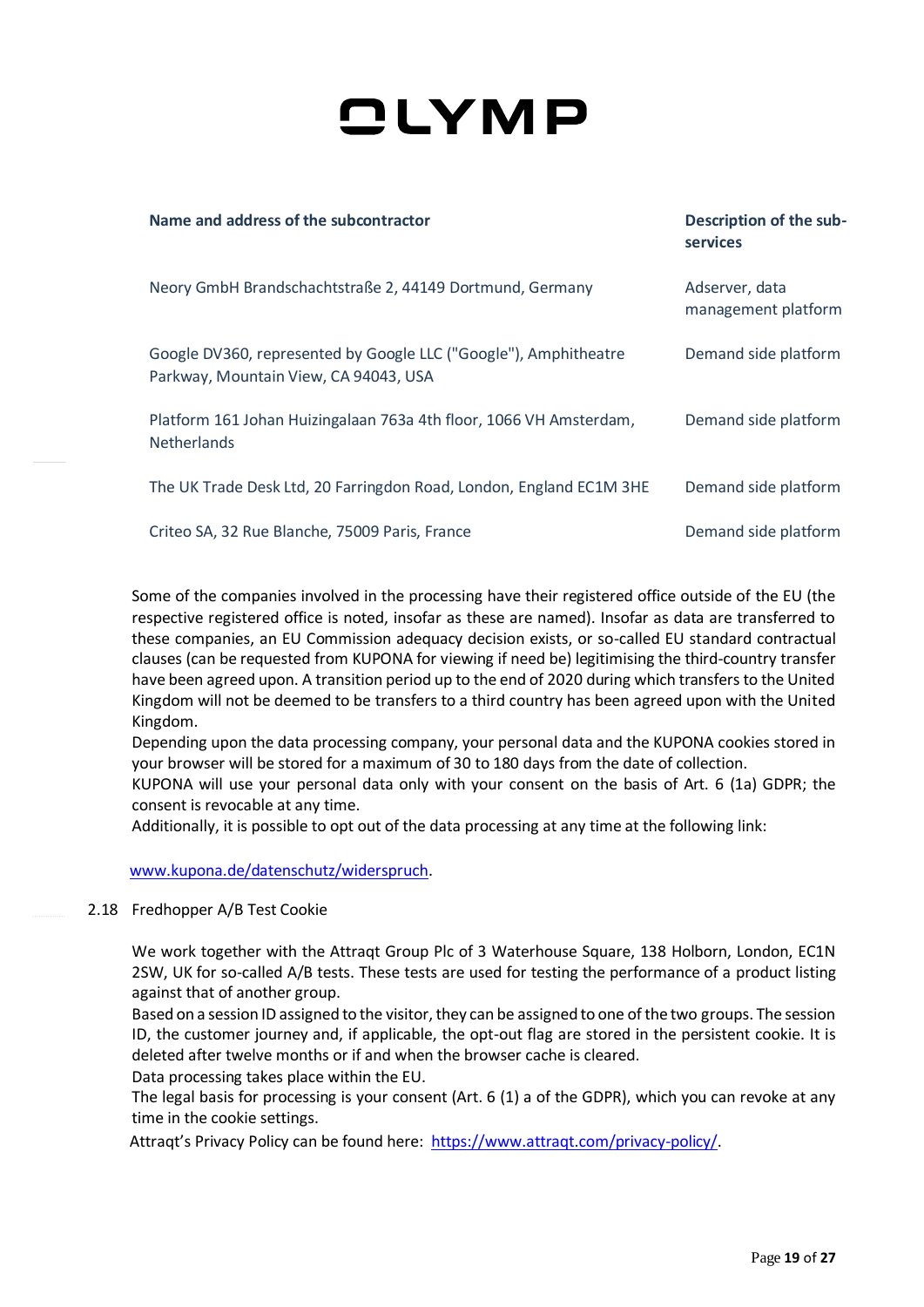#### 2.19 Amazon Advertising Demand-Side-Platform (DSP)

This website makes use of Amazon Advertising's Demand-Side-Platform (DSP) functions. The provider is Amazon Online Germany GmbH, Marcel-Breuer-Str. 12, 80807 Munich, Germany, and the data is processed by Amazon Europe Core S.à.r.l., 38 avenue John F. Kennedy, L-1855 Luxembourg.

The Amazon Advertising DSP uses its Remarketing Pixel to analyse your user behaviour on our website (e.g. clicking on certain products) in order to classify you in certain advertising target groups and then display to you suitable advertising messages when you visit other online offers (remarketing or retargeting).

With the help of its Conversion Pixel, we and Amazon can recognise whether a user has carried out certain actions. For example, we can evaluate which buttons on our website were clicked how often and which products were viewed or purchased particularly frequently. This information is used in creating conversion statistics. We find out the total number of users who clicked on our ads and what actions they took. We do not receive any information with which we can personally identify users. Amazon itself uses cookies or comparable recognition technologies for identification purposes.

More information can be found in Amazon's Privacy Policy: [https://www.amazon.de/gp/help/customer/display.html?nodeId=GX7NJQ4ZB8MHFRNJ.](https://www.amazon.de/gp/help/customer/display.html?nodeId=GX7NJQ4ZB8MHFRNJ)

You can object to interest-based advertising on Amazon here: [https://www.amazon.de/adprefs.](https://www.amazon.de/adprefs)

#### 2.20 Adform

This website uses the Online Marketing Tool Adform by Adform A/S, Wildersgade 10B, sal. 1, DK-1408 Copenhagen. Adform uses cookies to display ads relevant to users, improve campaign performance reports, or to prevent a user from seeing the same ad more than once. Adform uses a cookie ID to track which ads are displayed in which browser and to prevent them from being displayed more than once. In addition, Adform may use cookie IDs to collect conversions related to ad requests. This is the case, for example, when a user sees an Adform ad and later visits the advertiser's website with the same browser and buys something there.

As a result of the marketing tool used, your browser automatically establishes a direct connection with the Adform server. By integrating Adform cookies, Adform receives the information that you have called up the relevant part of our website or clicked on an advertisement from us.

In addition, the Adform cookies used allow us to understand whether you take certain actions on our website after accessing or clicking on one of our ads on another platform via Adform (conversion tracking). Adform uses this cookie to understand the content you have interacted with on our websites so that we can send you targeted advertising later.

You can prevent your participation in this tracking process in various ways: a) by setting your browser software accordingly; in particular by suppressing third-party cookies, you will not receive any ads from third-party providers; b) by deactivating cookies from Adform via your browser under [https://site.adform.com/privacy-center/platform-privacy/opt-out/;](https://site.adform.com/privacy-center/platform-privacy/opt-out/) c) by setting your cookie preferences accordingly. We would like to point out that in this case you may not be able to use all the functions of this website to their full extent.

Further information about Adform is available a[t https://site.adform.com/](https://site.adform.com/) and about data protection at Adform in general[: https://site.adform.com/privacy-center/overview/](https://site.adform.com/privacy-center/overview/).

The legal basis is Art. 6 (1) a GDPR.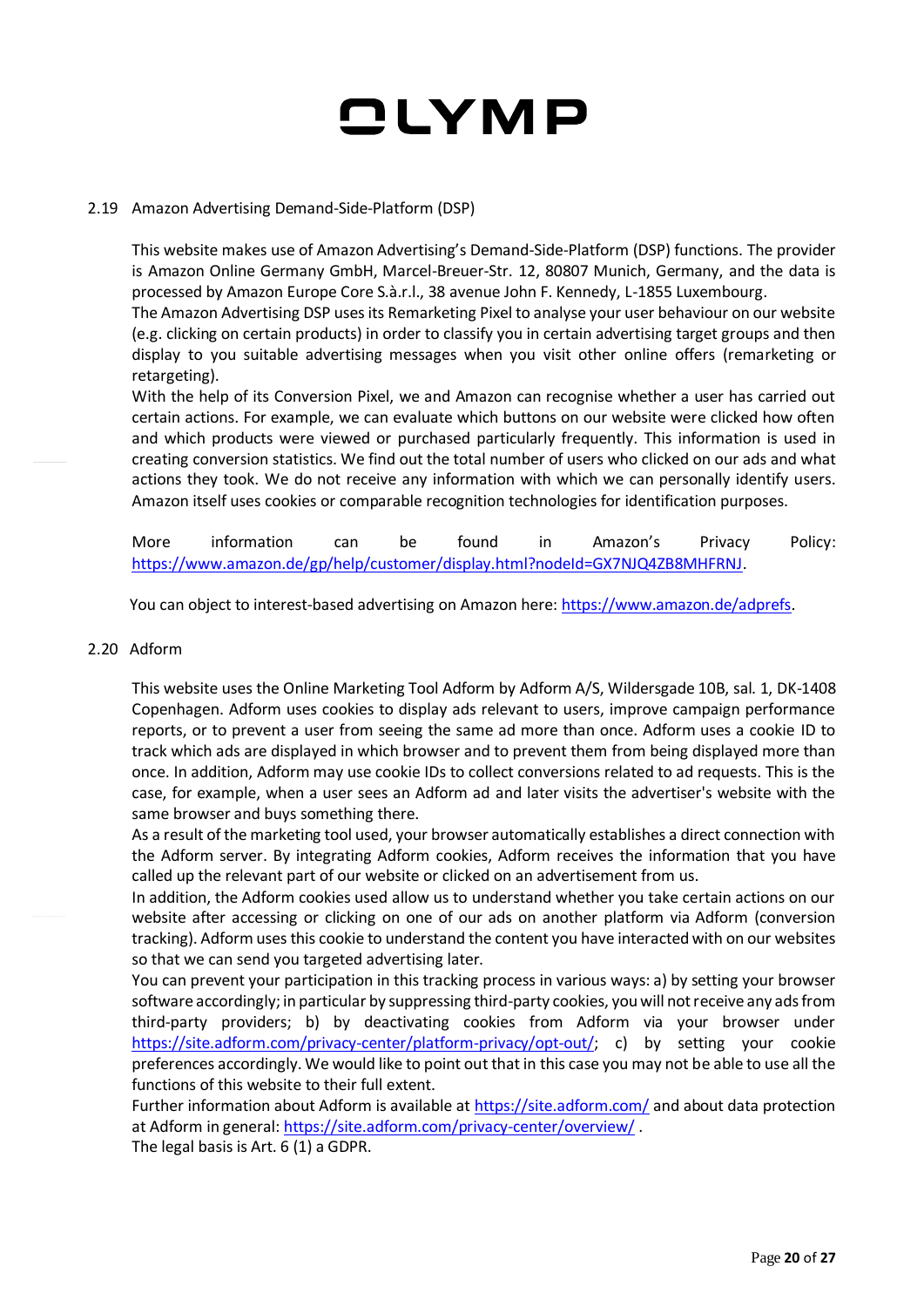#### 2.21 etracker

The provider of this website uses services from etracker GmbH, Erste Brunnenstraße 1, 20459 Hamburg, Germany [\(https://www.etracker.com\)](https://www.etracker.com/) to analyse usage data. As a standard feature, we do not use cookies for web analysis. Insofar as we use analysis and optimisation cookies, we obtain your explicit consent separately in advance. If this is the case and you consent, cookies are used to enable a statistical coverage analysis of this website and a measurement of the success of our online marketing initiatives as well as our test procedures, e.g. to test and optimise different versions of our online offer or its components. Cookies are small text files that are stored by the internet browser on a user's terminal device. etracker cookies do not contain any information that enables a user to be identified.

The data generated by etracker is processed and stored by etracker on behalf of the provider of this website exclusively in Germany and is therefore subject to strict German and European data protection laws and standards. etracker has been independently audited, certified and awarded the Data Protection Seal of Approval in this respect [\(https://www.eprivacy.eu/kunden/vergebene](https://www.eprivacy.eu/kunden/vergebene-siegel/firma/etracker-gmbh/)[siegel/firma/etracker-gmbh/\)](https://www.eprivacy.eu/kunden/vergebene-siegel/firma/etracker-gmbh/).

Data processing is carried out on the basis of the legal provisions of Art. 6 (1) f (legitimate interest) of the Data Protection Regulation (GDPR). Our concern in terms of the GDPR (legitimate interest) is the optimisation of our online offer and our web presence. Since the privacy of our visitors is important to us, data that may allow a reference to an individual person, such as the IP address and login or device identifiers, are anonymised or pseudonymised as soon as possible. No other use is made of the data, nor is it merged with other data or passed on to third parties.

You can object to the aforementioned data processing at any time. Your objection will have no adverse consequences.

Further information on data protection at etracker can be found <https://www.etracker.com/datenschutz/> here.

### **3. Collection and processing of data communicated voluntarily**

#### 3.1 General contact

Where you communicate personal data (surname, first name, email address, postal address) to us either by email or via our website, this generally takes place on a voluntary basis. These data will be used for handling the contractual relationship, for processing your enquiries or orders (the legal basis being Art. 6 (1) b) GDPR) and for our own market or opinion research and for our own advertising by post (the legal basis being Art. 6 (1) f) GDPR). The data will not be used beyond this. In particular, the data will not be passed on to third parties for the purposes of marketing, market research or opinion research.

#### 3.2 Use of our online shop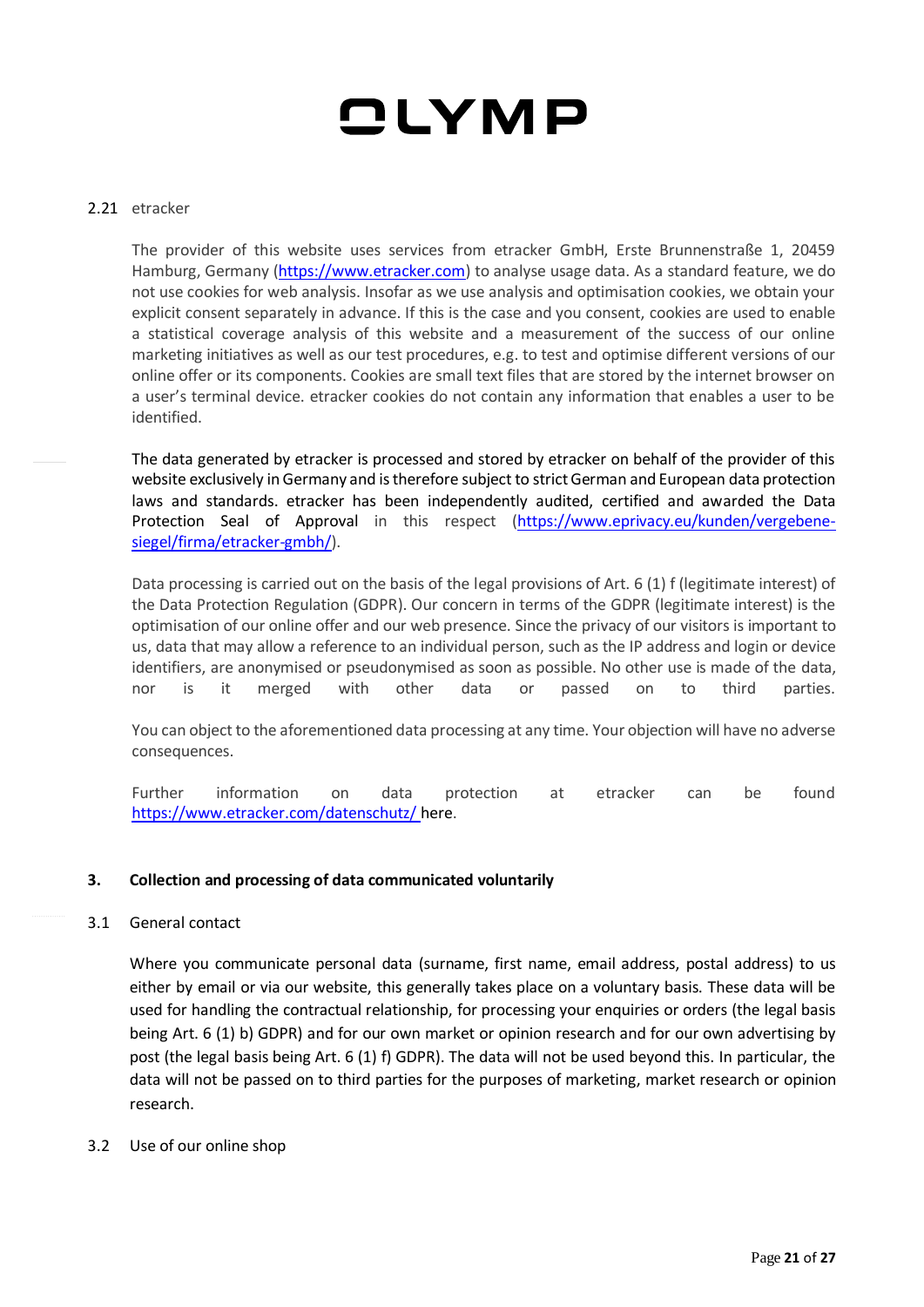You can order in our online shop as a guest or create a customer account.

Order as a guest: If you wish to place an order in our online shop, it is essential for the conclusion of a contract that you provide your personal data needed by us for handling your order. Mandatory details necessary for handling contracts are separately marked; the provision of further details is voluntary. The data provided by you will be processed by us for handling your order. Where questions that need to be cleared up arise in the context of an order, it will be possible to contact us by telephone in order to remedy any unclear points and enable the order to be quickly processed. Article 6 (1) b) GDPR is the legal basis for this.

Customer account: You can voluntarily set up a customer account, which will enable us to store your data, such as name and address(es), for subsequent further purchases and you can get an overview of your previous orders and returns. You can also store further information there, such as your fit and your favourite shop, for future purchases. When a customer account is created, the data provided by you for creating the account will be revocably stored. You can always adapt all further data in the customer area. If you wish to have your customer account deleted, please send an email to [shop@olymp.com.](mailto:shop@olymp.com)

In the course of payment processing, your data will be passed on to our payment service providers PAYONE GmbH, Lyoner Straße 9, 60528 Frankfurt am Main, Germany and, in the case of payment using Paypal, to PayPal (Europe) S.à.r.l. et Cie, S.C.A., 22-24 Boulevard Royal, L-2449 Luxembourg, Luxembourg (the legal basis being Art. 6 (1), b) GDPR). If you choose the payment method iDEAL, the payment is carried out by our service provider PAYONE GmbH, Lyoner Straße 9, 60528 Frankfurt am Main. PAYONE collects your payment details and forwards them to your bank's online banking environment, where you can log on and then confirm the payment. The legal basis for this data processing is Art. 6 (1) b) GDPR. OLYMP is not informed and does not receive access to your payment details, but merely receives confirmation from your bank when a payment has been successfully carried out. A credit check is not carried out in the case of the payment method iDEAL.

"Click & Collect": If you order in our online shop, you can also have your order delivered to one of our OLYMP Stores and collect it there (or have it collected by an authorised person). In order to process such orders, your order data will be passed on by OLYMP Digital KG to the relevant store, i.e. OLYMP Stores KG, Shirthouse Stores GmbH, Shirthouse Handels GmbH & Co. KG or Shirthouse Hungary Bt.

3.3 KLARNA INVOICE

On the basis of the following declaration of consent (Art. 6 (1) a) GDPR), you can carry out a purchase on account via the payment service provider Klarna:

By deciding on Klarna invoice as the payment option, you consent that we shall collect and transfer to Klarna AB, Sveavägen 46, 11134 Stockholm, Sweden (hereinafter called "Klarna") the personal data necessary for handling the purchase on account, and you consent to an identity and credit check. These personal data will include your first name and surname, address, date of birth, gender, email address,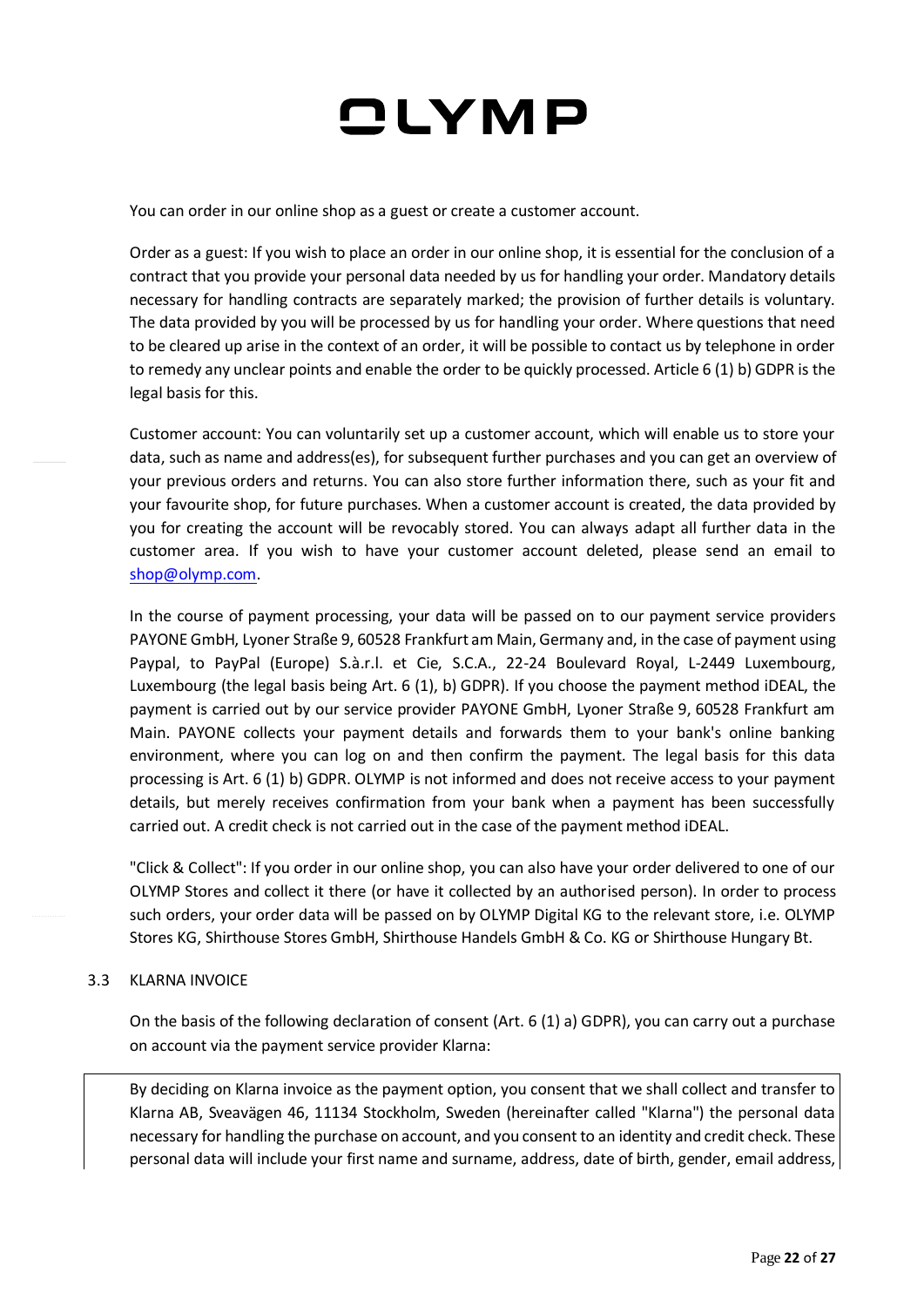IP address, telephone number as well as the order-related data necessary for handling the purchase on account, such as the number of items, item number, invoice amount and tax as a percentage.

These data will be transferred so that Klarna can create an invoice for handling your purchase with the invoice processing of your choice and can carry out an identity and credit check. In this respect, Klarna has, in accordance with the *Bundesdatenschutzgesetz* [German Federal Data Protection Act], a legitimate interest in transferring the buyer's personal data and needs these data in order to obtain information from credit reference agencies for the purpose of identity and credit checking. Such credit reference agencies may include the following:

In Germany

- Schufa Holding AG, Kormoranweg 5, 65203 Wiesbaden
- Bürgel Wirtschaftsinformationen GmbH & Co. KG, Postfach 5001 66, 22701 Hamburg
- Creditreform Boniversum GmbH, Hellersbergstraße 11, 41460 Neuss;
- Deltavista GmbH, Freisinger Landstr. 74, 80939 Munich;
- -Arvato infoscore Consumer Data GmbH, Rheinstraße 99, 76532 Baden-Baden;

In Austria

- CRIF GmbH, Diefenbachgasse 35, A-1150, Vienna

In Holland

- Experian B.V., Postbus 13128, 2501 EC Den Haag,
- BKR, Dodewaardlaan 1, 4006 EA Tiel,
- FOCUM, Postbus 768, 8000 AT Zwolle

In the course of deciding on whether to establish, carry out or end the contractual relations, Klarna collects and uses, apart from verifying the address, also information on the buyer's payment history as well as probability values (scores) relating to future payment behaviour. Klarna calculates these scores on the basis of a scientifically recognised mathematical and statistical procedure. Klarna will, *inter alia*, also use your address details for this. If this calculation shows that you are not credit-worthy, Klarna will immediately inform you thereof.

Further information can be found in Klarna's data protection policy accessible for Germany [here,](https://cdn.klarna.com/1.0/shared/content/policy/data/de_de/data_protection.pdf) for Austria [here](https://cdn.klarna.com/1.0/shared/content/policy/data/de_at/data_protection.pdf) and for Holland [here.](https://cdn.klarna.com/1.0/shared/content/policy/data/nl_nl/data_protection.pdf)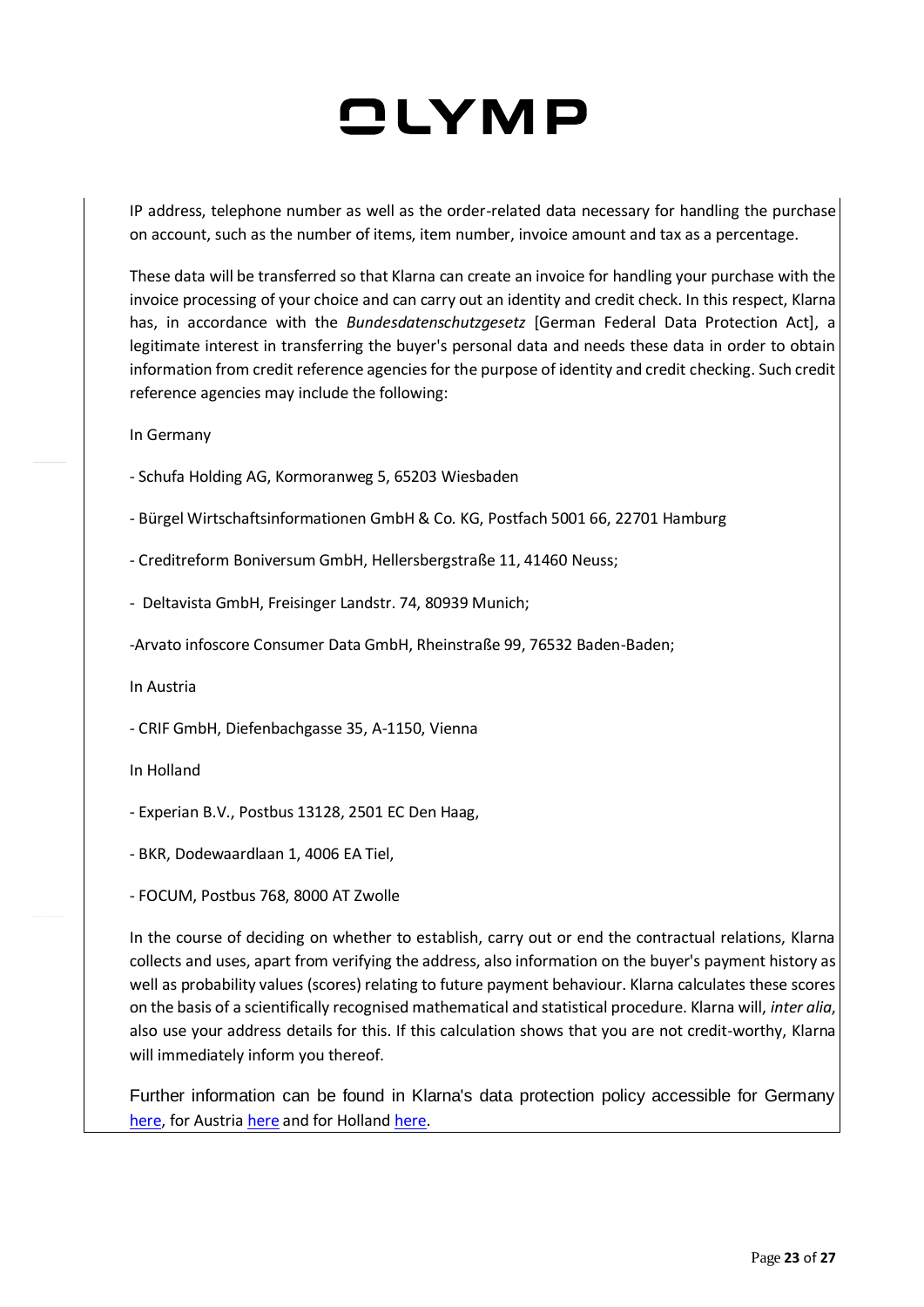In relation to Klarna, you can revoke at any time your consent to the use of personal data. However, Klarna may possibly remain entitled to process, use and transfer personal data insofar as this is necessary for the contractual processing of payments by Klarna' services, is legally stipulated or is required by a court or a public authority.

Of course, you can obtain at any time information on the personal data stored by Klarna. If you, as the buyer, wish to do so or wish to inform Klarna of changes regarding your data stored, you can contact Klarna at [datenschutz@klarna.de/](mailto:datenschutz@klarna.de) [datenschutz@klarna.at/](mailto:datenschutz@klarna.at) [dataprotectie@klarna.nl.](mailto:dataprotectie@klarna.nl)

#### 3.4 Direct advertising by E-Mail

Moreover, your email address provided to us in connection with the sale of a product or service will be used by us for the direct email marketing of our own products or services similar to the ones that you ordered. You will receive these emails regardless of whether you have subscribed to the newsletter. The legal basis for this is Section 7 (3) *UWG* [Act Against Unfair Competition].

You can object at any time to the sending of these emails, without incurring any further charges apart from the cost of sending the objection (e.g. postal charges), either by post to OLYMP Digital KG, reference: Data Privacy, Höpfigheimer Straße 19, 74321 Bietigheim-Bissingen, Germany, or by email to datenschutz@olymp.com.

In the case of direct marketing by email, we shall evaluate your user behaviour. We shall use the Salesforce Marketing Cloud for sending the emails. Information on the evaluation of user behaviour and on the Salesforce Marketing Cloud can be found in Part I., subsection 3.3 of this statement.

#### 3.5 Application portal

Within our application portal, you can submit an application speculatively or in response to specific job offers. We offer you the possibility of using our application portal for this. Your data (title, name, email address, postal address, contact details, nationality, date of birth, qualifications, photograph, application documents) will be processed only within the scope of the respective job advertisement (Art. 6 (1) b) GDPR, Section 26 *BDSG* [German Federal Data Protection Act]) or within the scope of your consent to use for further job offers (Art. 6 (1) a) GDPR). In the input form, only the fields marked with a red asterisk are necessary for your application.

For processing the application, the application will be sent to the Olymp company advertising the specific job. This company is named at the bottom of every job advertisement. If you select the "speculative application" option, or if you answer "Yes" for the "applicant pool" option in the context of an application in response to a specific job advertisement, your application may be additionally sent to the following Olymp companies, acting as the respective controller within the meaning of Art. 4 (7) GDPR:

### - OLYMP Bezner KG,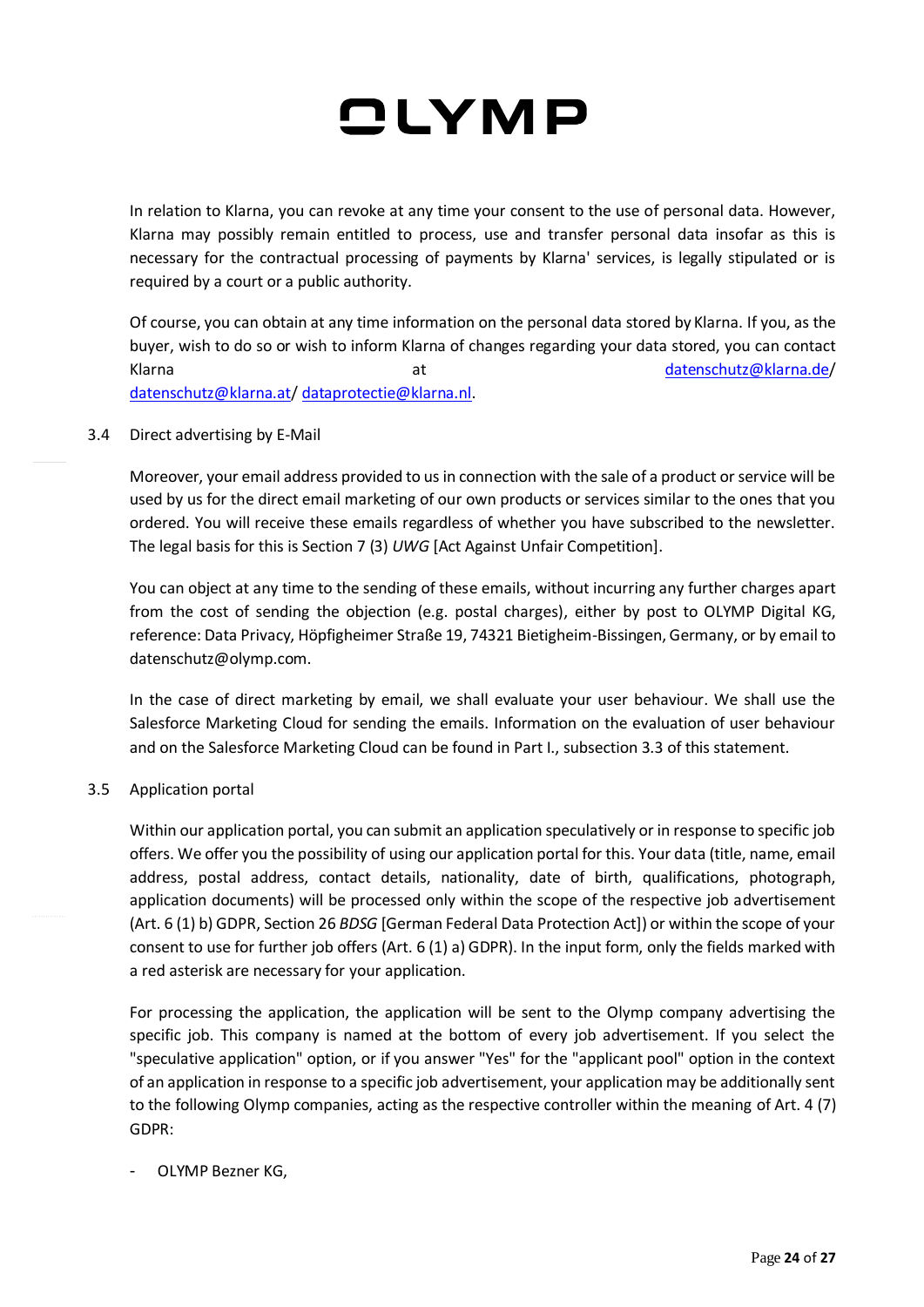- OLYMP Retail KG,
- OLYMP Stores KG,
- MARVELIS Stores KG,
- Shirthouse Stores GmbH,

which can each be contacted at the postal address Höpfigheimer Str. 19, D-74321 Bietigheim-Bissingen, Germany, as well as to

- Shirthouse Handels GmbH & Co. KG, which can be contacted at the postal address Peter-Floridan-Gasse 4/2, 7100 Neusiedl am See, Austria.

You can contact the data protection officers of these companies at the above address, adding the words "The Data Protection Officer", or by email at [datenschutz@olymp.com.](mailto:datenschutz@olymp.com) The legal basis for the transfer and further processing by these companies is your consent (Art. 6 (1) a) GDPR in conjunction with Art. 9 (2) a) GDPR). This consent is voluntary. You can wholly or partly revoke it at any time with effect for the future by post or by email to [datenschutz@olymp.com.](mailto:datenschutz@olymp.com) The data submitted by you will be processed by the aforementioned companies only for handling the application process. If you have selected "Yes" for the "applicant pool" option, we shall additionally store the data for 2 years so that the aforementioned Olymp companies can access these data and possibly contact you if there is a suitable job vacancy for you. You are entitled to the rights referred to under Part I., Section 3 of this data protection statement also in relation to the aforementioned Olymp companies.

**Notice relating to sensitive data: We expressly point out that applications, in particular CVs, job references and other data submitted by you to us, could contain particularly sensitive details concerning mental and physical health, racial or ethnic origin, political opinions, religious or philosophical convictions, trade union or political party membership or sexuality.**

**If you submit such details to us in your online application, you expressly agree that we may process these data for the purpose of processing your application. The processing of these data takes place in conformity with this data protection statement and the other relevant legal provisions.**

If you select "No" when applying for a specific vacancy advertised, the data submitted will be erased in the event that your application is rejected, or a negative decision is made concerning your application, no earlier than four months after the application procedure has ended. This will not apply where statutory provisions conflict with such erasure, or further storage is necessary for purposes of proof.

For our application portal, we use software from rexx systems GmbH, Süderstrasse 75-79, 20097 Hamburg. Our legitimate interest lies in designing the applicant user interface, and any applicant management software relating thereto, in an appealing manner. rexx systems GmbH is bound by our instructions relating to your data, and we have concluded with it an agreement on commissioned processing in accordance with Art. 28 GDPR.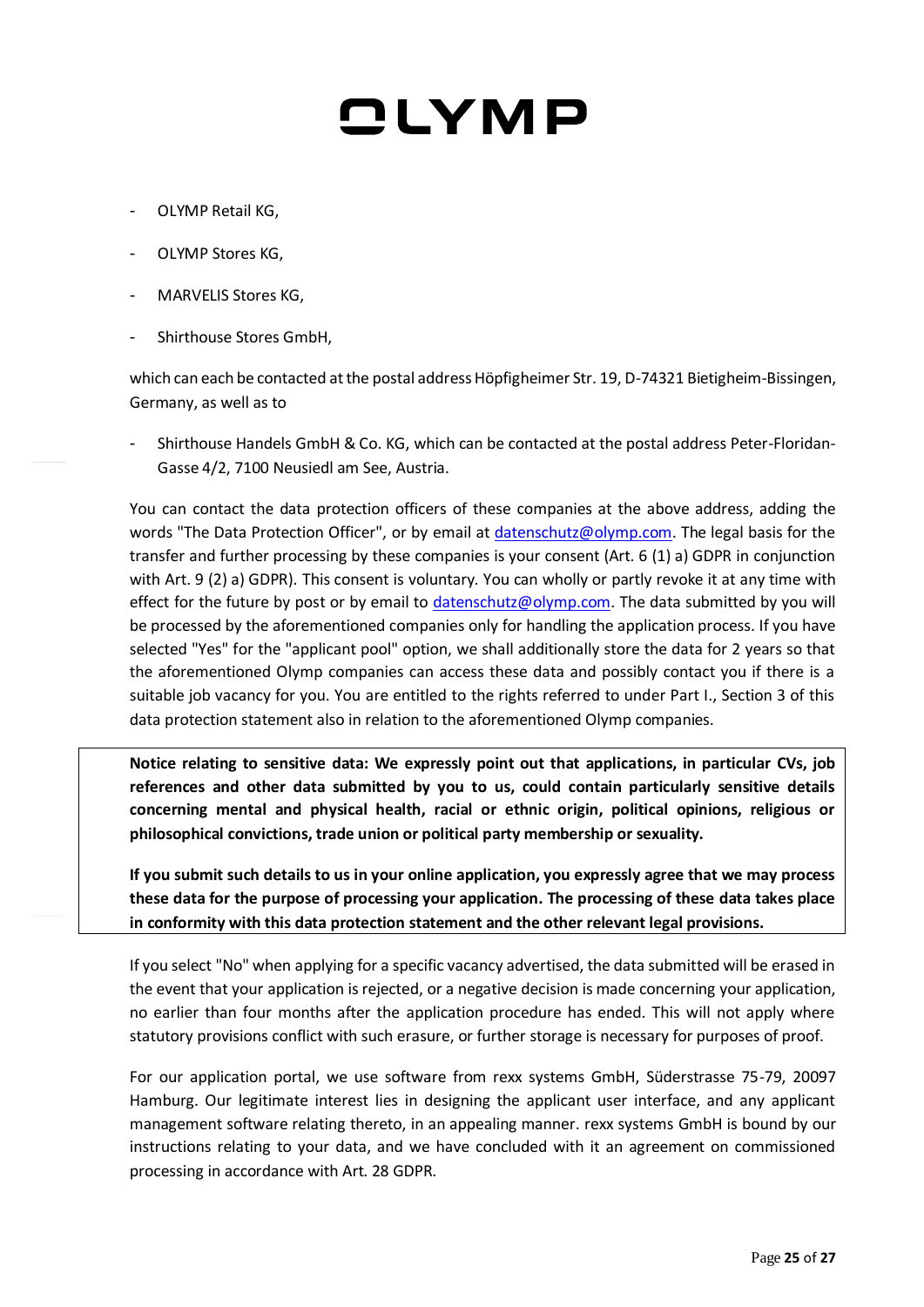#### **4. Passing-on of personal data to third parties**

In principle, we shall not pass on to third parties any personal data that you communicate to us. Such data will be passed on only

- within the scope of the consent granted by you (cf. Part II., Section 3.5);
- to commissioned subcontractors in the course of the processing of your enquiries or orders or in the course of use of our services; these subcontractors will only receive the data necessary for carrying out such order and will use these data only for the specific purpose intended (e.g. shipping service providers);
- to service providers in the course of commissioned data processing under Art. 28 GDPR, or
- to entitled entities in the course of the performance of legal obligations.

#### **5. Cookies**

The website uses its own cookies in order to make the website more user-friendly. Cookies are data sets sent by the web server to the user's browser and stored there for subsequent access. In particular, the cookies serve to recognise the Internet browser again. Cookies are used for session control and for statistical evaluation. These cookies do not contain any personal data of any kind. If you voluntarily decide on automatic log-in on the website, your log-in details (email address and password) will be stored on your computer in an additional cookie. You can set your browser in such a way that no cookies are installed on the hard drive, or cookies already installed are deleted again. To do so, please follow the instructions in your browser's Help feature regarding the prevention and deletion of cookies.

We use such cookie in order to be able to make available the shopping basket feature in our online shop in a technically faultless manner. The legal basis for this is, in accordance with Art. 6 (1) f) GDPR, our legitimate interest in being able to offer you a convenient purchasing experience. Additionally, the shopping basket feature is, in accordance with Art. 6 (1) b) GDPR, a necessary step to be taken prior to entering into a contract.

Our website also uses an OLYMP session cookie. This cookie stores the URI-decoded landing page URL for the current session if it contains utm- or gclid parameters. In the case of active consent for the tracking technology "Google Analytics", the stored landing page URL and referrer URL is transmitted to Google Analytics. The legal basis for the use of the OLYMP session cookie is Art. 6 (1), sentence 1, f) of the GDPR.

We also use a cookie for load balancing – that is to ensure that a client is always directed to the same back end. To do this, the load balancer sets a cookie that notes the back end used. In terms of user data, the cookie only contains the client's IP address. This is a session cookie. The legal basis is Art. 6 (1) f) of the GDPR.

#### **6. Video integration with Vimeo**